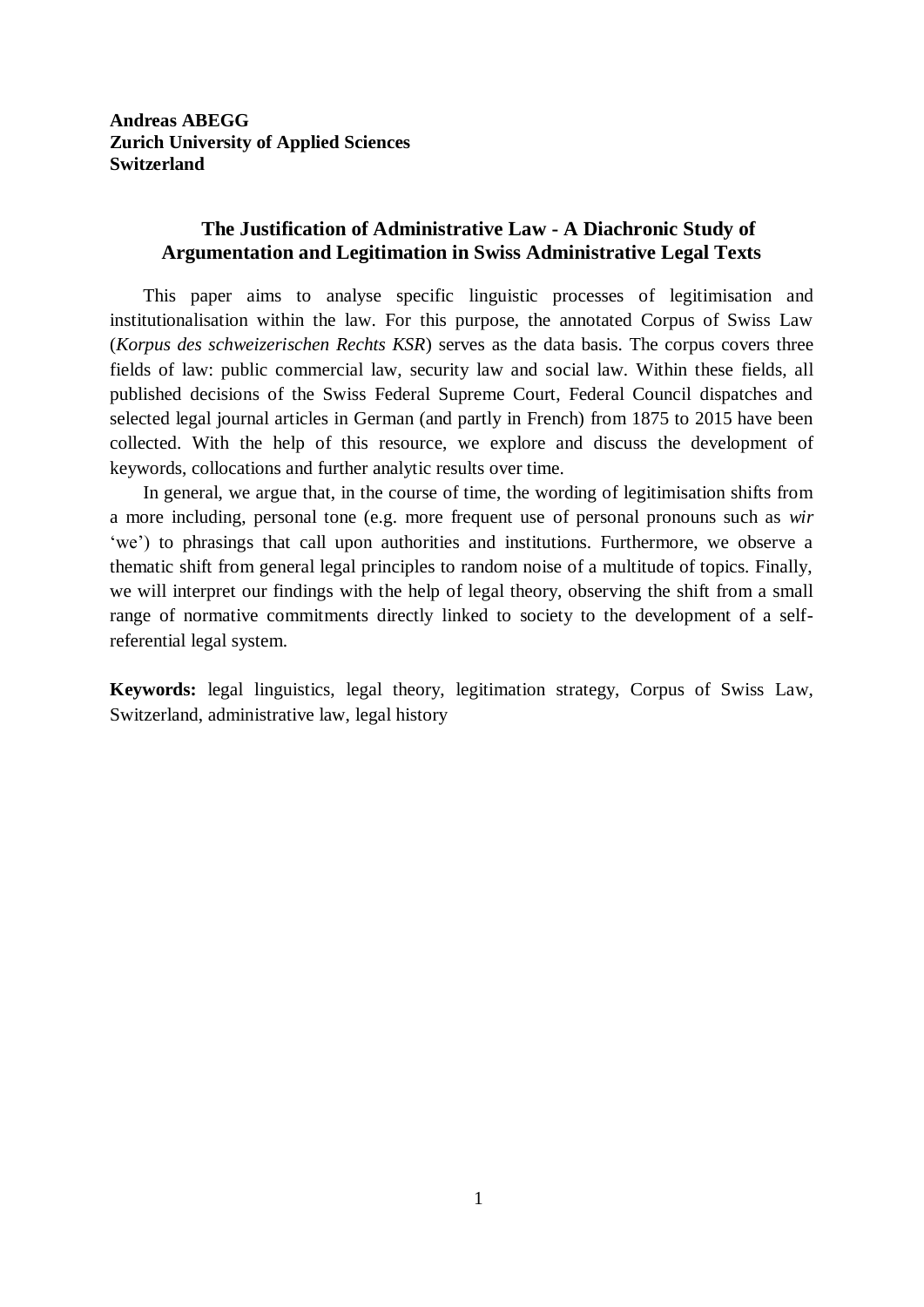**Izabela BAKOTA Jagiellonian University, Poland**

**David Albert BEST Free University of Brussels (ULB), Belgium**

### **"***Virtual Erasmus* **Task-based Learning via the** *Case Study* **Model: interuniversity student collaboration across an e-learning platform"**

Our presentation addresses empirical observations and findings gathered from both survey feedback and continuous assessment results in this first year of our *Virtual Erasmus* pilot project, which sees Brussels and Krakow Law students collaborating on groupperformed legal case studies via the Moodle platform. The paper fits into the second theme of the Bialystok *Language and Law* conference, "Teaching and learning legal English", touching in particular upon several strands highlighted under this theme, namely:

- *Modern approaches & methods used in teaching LE*: the project aims to optimise student-teacher adoption of up-to-the-minute pedagogical material that the university actively promotes or incentivises through training workshops;
- *The role of authentic materials*: student projects are based on recent judgements from the ECtHR, US Supreme Court, ICC, or other International Courts, as well as pertinent legislation and opinions from actors involved in cases under analysis, together with locally-derived comparative elements;
- *The role of the LE teacher* and the move towards learner autonomy: those taking part in *Virtual Erasmus* are given autonomy to decide subject matter, methods of gathering data, materials and media; the teacher serves as facilitator and advisor, giving technical and knowledge-based support;
- *The impact of IT on teaching & learning LE*: group interaction, content preparation, correspondence with third parties is carried out electronically; the teacher can "drop in" to give guidance any time;
- *Intercultural dimension of teaching and learning LE*: coming from different learning contexts in terms of the "old" and "new" EU, Brussels and Krakow, this can impact upon needs-based considerations.

The *Virtual Erasmus* model of conducting the case study is presented in terms of sharing teaching and learning tools and exchanging best practice. We will give an overview of the "task-based learning" concept and its particular relevance in the study of languages for legal purposes, before moving on to examine points in favour of using the case study as a viable tool in language pedagogy. Our paper presents the technicalities, general means employed, and goals sought in relation to the task. Our conclusions aim to appraise the pros and cons of such a model in the light of student feedback and discuss how the practice might be improved, enhanced and disseminated for effective future use in the teaching/learning of English for Law.

**Keywords:** authentic materials, autonomous learning / learner autonomy, e-learning intercultural exchange, task-based learning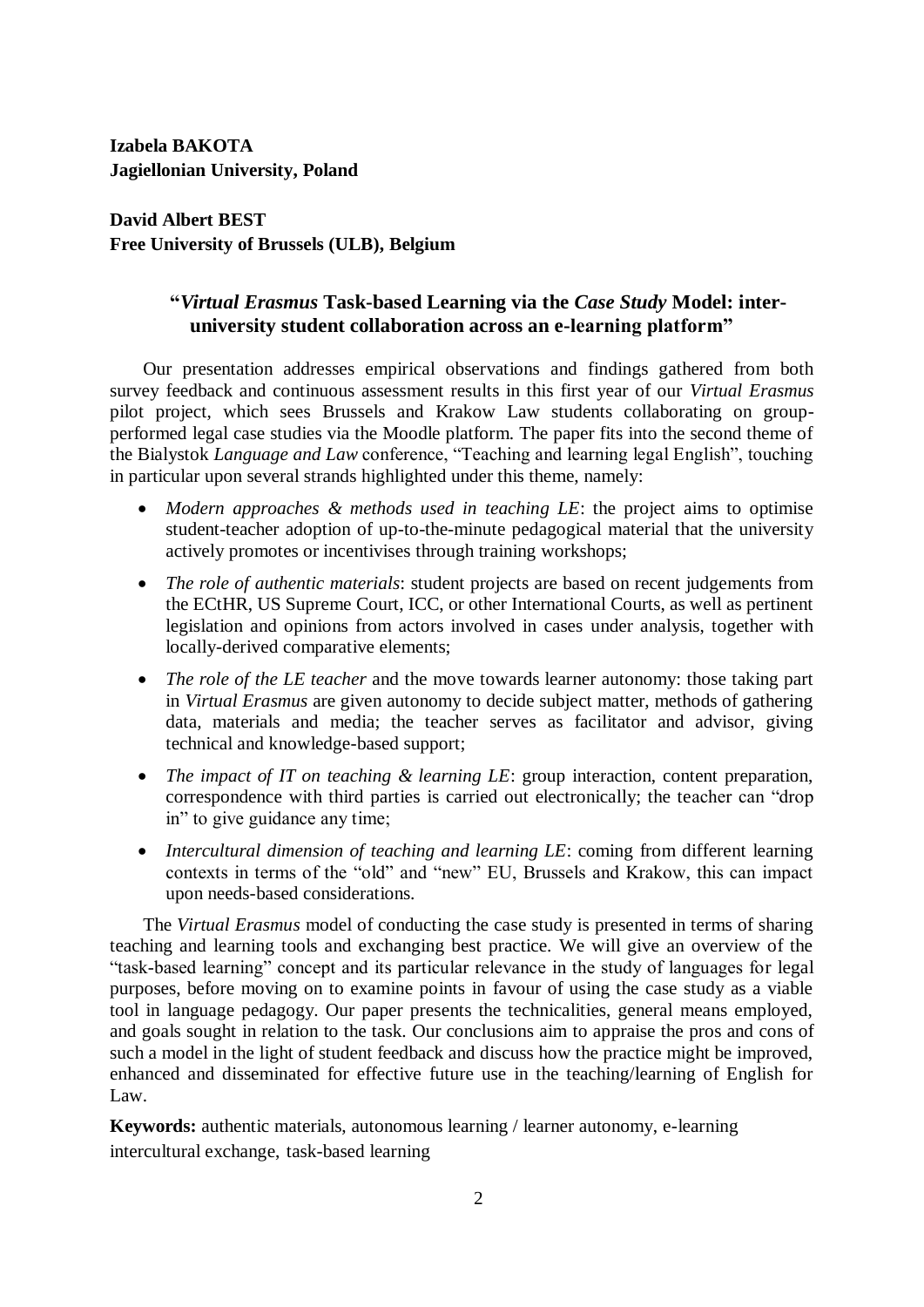## **Dorka BALOGH Pázmány Péter Catholic University Hungary**

#### **The Role of Genres and Text Selection in Legal Translation Training**

The development of genre-awareness is a key issue in legal translator training, as, according to research, semantic text comprehension depends largely on the recognition of genres/text types (Szikszainé Nagy 1999). Legal translators must be familiar with the rhetorical and textual conventions of legal genres both in the source- and the target language – the two code systems (Bhatia 1997) – to realise the communicative aim of the translation, and to be able to produce texts that are acceptable by the professional community. Consequently, in legal translator training the development of intercultural competence has double implications: it refers not only to the ability to transfer between legal systems, but also between legal genres. The biggest challenge of translator training is to improve skills and competences effectively through a selection of texts that realistically meet the changing needs of the translation market, but, at the same time, can be successfully adjusted to the level of proficiency attained by students at different levels of the training.

Drawing on both practical experience and empirical research, the paper attempts to present a methodological scheme for the selection and grading of legal genres and text types in legal translator training, taking into account some of the functional typologies (Šarčević 1997), and several other relevant aspects, such as the level of difficulty of the texts, as defined by Nord (1991) and De Groot (2002). With a practical approach, the selected genres are introduced in the context of exercises aimed at improving genre-transfer competence and some other skills vital for legal translators. Although the presented scheme has been designed for an actual 3-semester legal translator training where students have legal degrees, it is supplemented with further methodological guidelines so that it can be adapted to other legal translator trainings of any level.

**Keywords:** legal translator training, genre, text-type, genre analysis, genre-transfer competence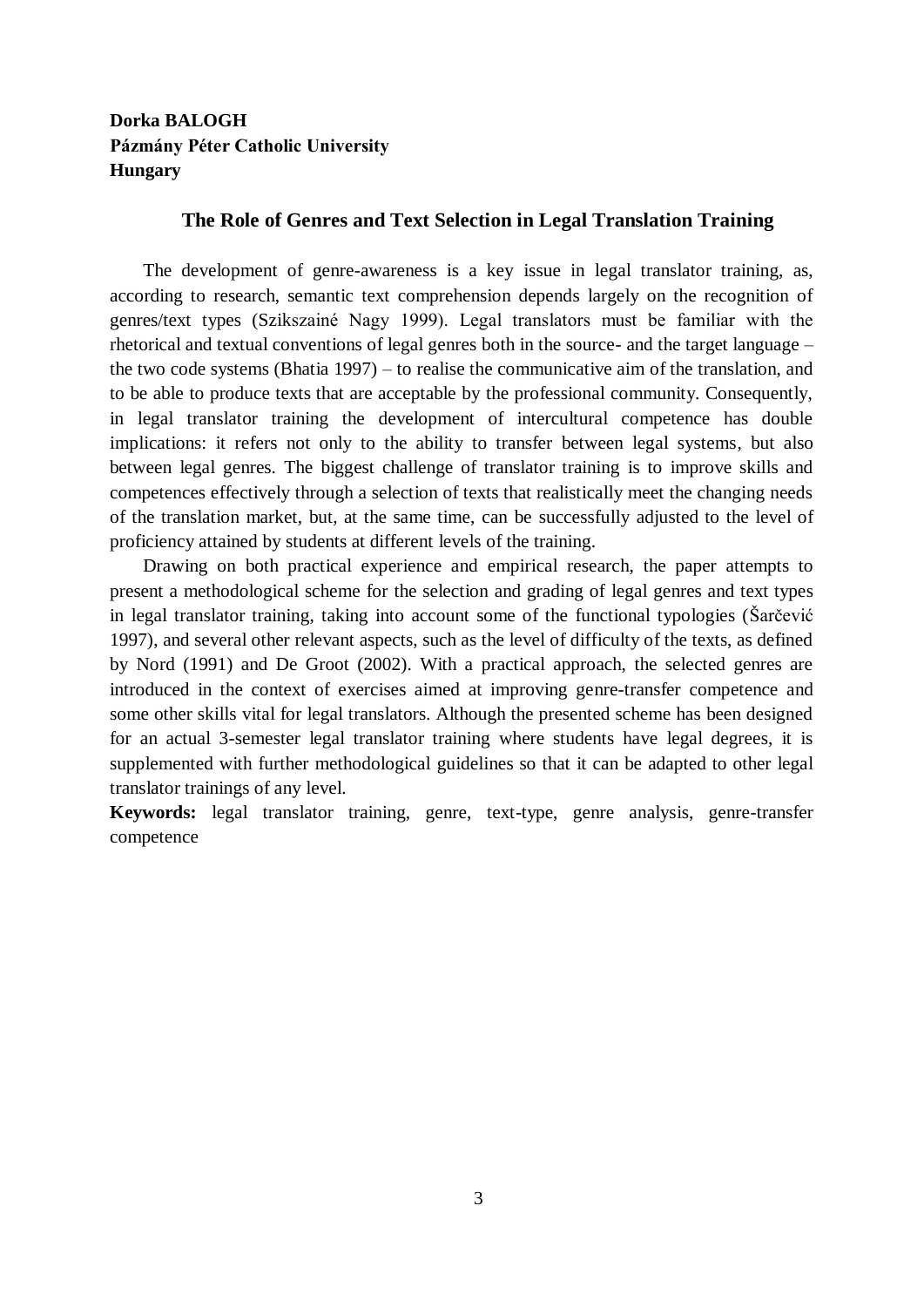### **Vilma BIJEIKIENĖ, Edita BARTNIKAITĖ Vytautas Magnus University, Lithuania**

### **Legal, Business and Political English in View of Corresponding Non-linguistic Subject Teachers**

The increasing globalisation and an urge for competitiveness of contemporary labour market with rapidly evolving multicultural and multilingual work environments have paved the way for an intensifying internationalisation of higher education in Europe. Given that English has largely engulfed international academic and professional communication as the main *lingua franca*, English medium education (EMI) has become an inseparable part of University study programmes all around the study fields. It has thus become of high significance for university students to develop adequate communicative competences of English which would not only provide them with better job opportunities but would also allow them to access their professional competences in their EMI subject courses. In line with the above reasoning, the present study aims at analysing the non-linguistic subject teachers' in the fields of law, business and politics attitudes and expectations with regard to their students' academic and subject-specific competences of English.

The study is based on qualitative methodology and it includes semi-structured interviews with teachers from the faculties of Law, Political Sciences and diplomacy and Economics and Business Administration. The obtained results will facilitate projecting the development of students' professional and academic English skills in the relevant fields.

**Keywords:** non-linguistic, competitiveness, higher education, English medium education (EMI), Legal, Business and Political English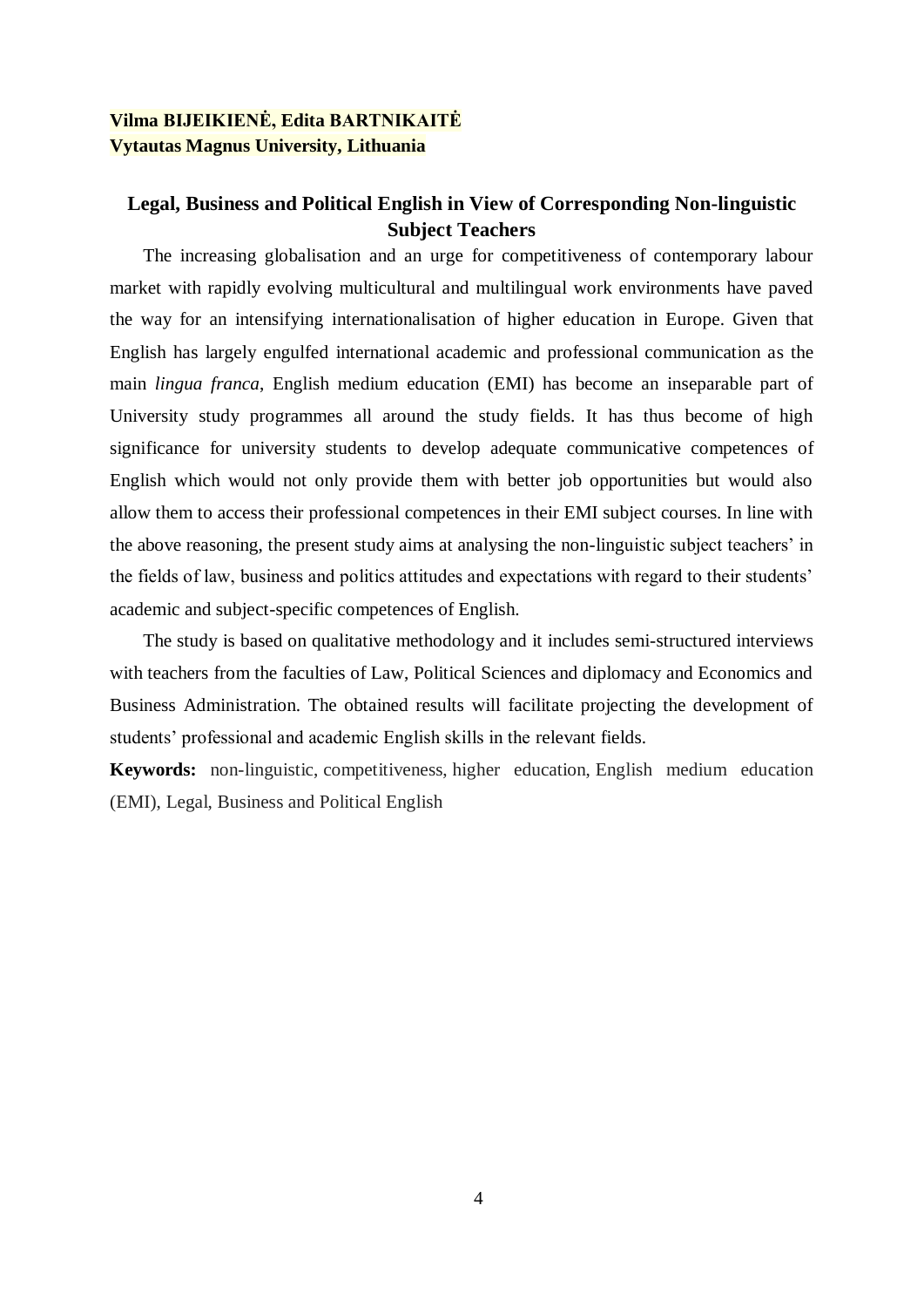### **Štěpánka BILOVÁ, Masaryk University Language Centre Czech Republic**

### **Individual and Collaborative Vocabulary Building Strategies in Legal English Classes**

One of intricacies of legal English, as a kind of English for Specific Purposes (ESP), stems from using distinctive technical terms and concepts. Although the knowledge of specialized vocabulary is essential for learners to become fully-fledged members of a particular community, it is only one of the features which characterize ESP. Yet, many law undergraduates attending legal English courses view lexical lists as a shortcut to developing their legal English and they repeatedly demand such lists.

Teachers themselves know that vocabulary is closely connected to the content knowledge of the discipline; however, they also realize that being familiar with the vocabulary is a complex process involving a combination of skills and strategies. Students should learn to identify useful technical vocabulary themselves, which means they should know how to interact with texts and other sources. Students should also be aware of various vocabulary learning strategies and should be able to apply them successfully.

The paper presents vocabulary broadening and consolidating strategies and shares classroom experience from undergraduate courses of English for legal purposes. Students can be asked to keep learning logs or glossaries which can be either individual or they can be created collaboratively by the whole class. Nowadays, many online tools can be used for storing vocabulary and generating more practice, e.g. Google Docs, Memrise, Quizlet. Nevertheless, the role of the teacher is to show that mastering legal English means using appropriate English in various legal situations, not memorizing lists of vocabulary. The paper thus proposes ways of assisting students in developing their legal English skills by showing them a variety and complexity of vocabulary building strategies set into professional contexts.

**Keywords:** legal English, English for specific purposes, vocabulary building strategies, technology in language learning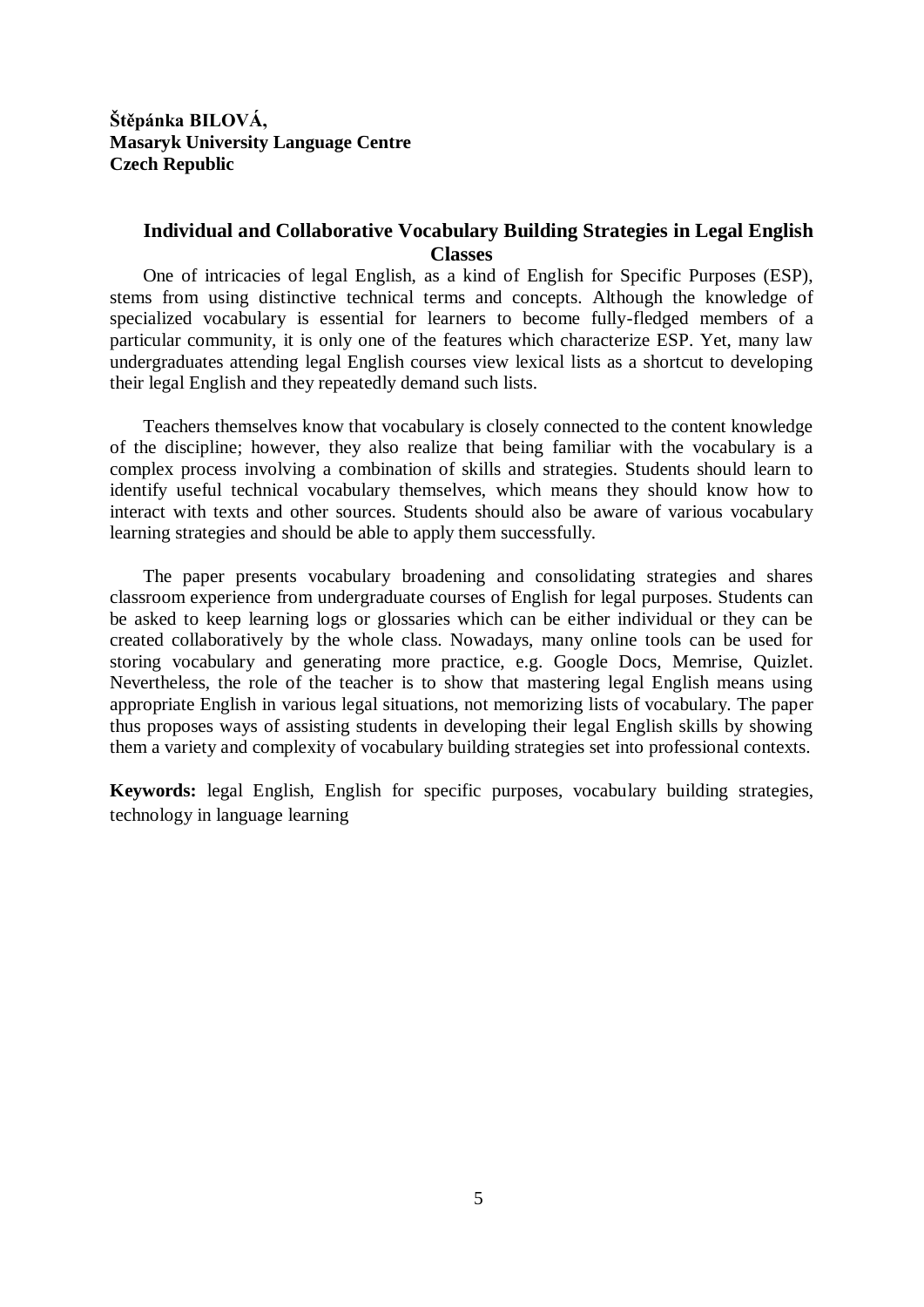# **Tania BLAŻEVIC University of Split Croatia**

#### **Skills for Legal English**

This presentation deals with a selection of skills for lawyers arising from the needs of students of Legal English within the undergraduate law study programme at the Faculty of Law, University of Split. Learning Legal English should be primarily from the perspective of the legal profession and the skills necessary for using English in that profession. The crucial aspect of lexis in Legal English needs to support skills acquisition in using EFL in legal English. The most important difference between learning general English and ESP lies in the learners and their purposes for learning English. Tertiary ESP students have some acquaintance with English and are learning the language in order to communicate a set of professional skills and to perform particular job-related functions. An ESP programme is therefore built on an assessment of purposes and needs and the functions for which English is required. However, ESL and ESP diverge not only in the nature of the learner, but also in the aim of instruction. In fact, as a general rule, while in ESL all four language skills; listening, reading, speaking, and writing, are stressed equally, in ESP it is a needs analysis that determines which language skills are most needed by the students, and the syllabus is designed accordingly.

This presentation aims to examine the most sought after skills by students of Legal English who are preparing for graduate work in law. This presentation looks at the skills required by students of legal English and examples of the implementation of each of these skills in the classroom and later hopefully to the workplace.

**Keywords:** skills, functions, legal English, workplace, ESP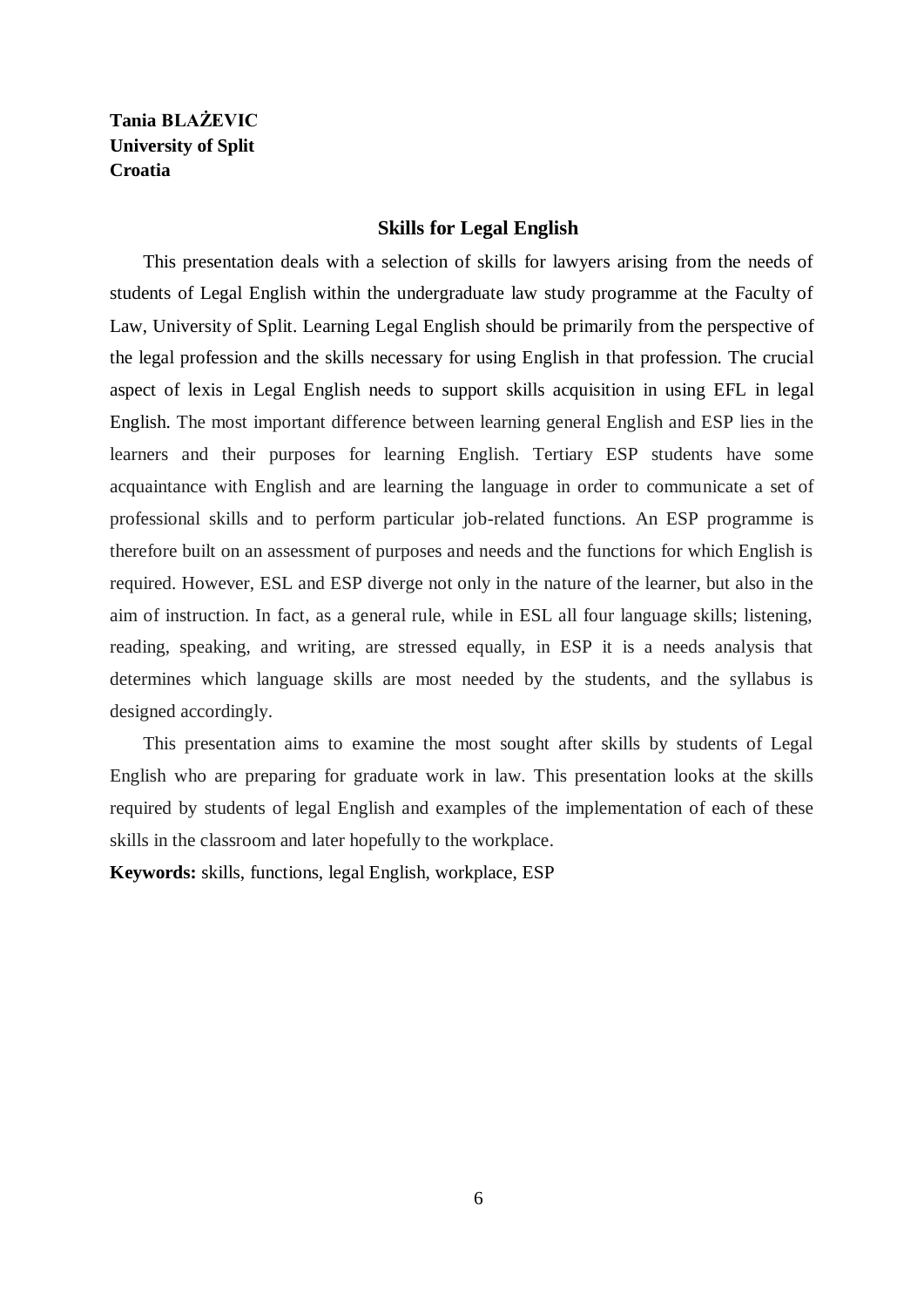### **Barbora CHOVANCOVA, Masaryk University Language Centre Czech Republic**

### **Empowerment through Knowledge Pooling in Mixed Ability Legal English Classes**

While undergraduates in Legal English classes tend to form largely homogeneous groups, the situation is decidedly more complex with extramural students. Thus, in courses such as Public Administration and International Trade Law, the participants may include experienced practitioners and full time students, ranging in their proficiency from confident C1 to selfconscious A2 speakers. These are then supposed to work alongside one another in order to improve their specialized English. Inevitably, such situations present teachers with considerable challenges.

One way of addressing the issue is for the teacher to prepare activities involving knowledge pooling. In this way, all participants can contribute: experts with lower level of English as well as students with good language skills but insufficient world of work/life experience. For instance, instead of individual tasks, students in groups may produce written assignments in Google Disc environment, with the teacher providing instant feedback while the work is being created. Such activities present less of a face threat: they can boost learner confidence and improve learning outcomes by allowing students with lower level of language proficiency to participate in producing texts that may, thanks to the collaborative nature of their origin, be of good quality and be used as resources for exam preparation or even in actual real-life situations.

Clearly, while the method of knowledge pooling places some specific demands on the teachers, it serves for the empowerment of students and can help to overcome the challenges arising from classes consisting of students with variable levels of professional expertise and language proficiency.

**Keywords:** ESP, Legal English, methodology, motivation, heterogeneous classes, ICT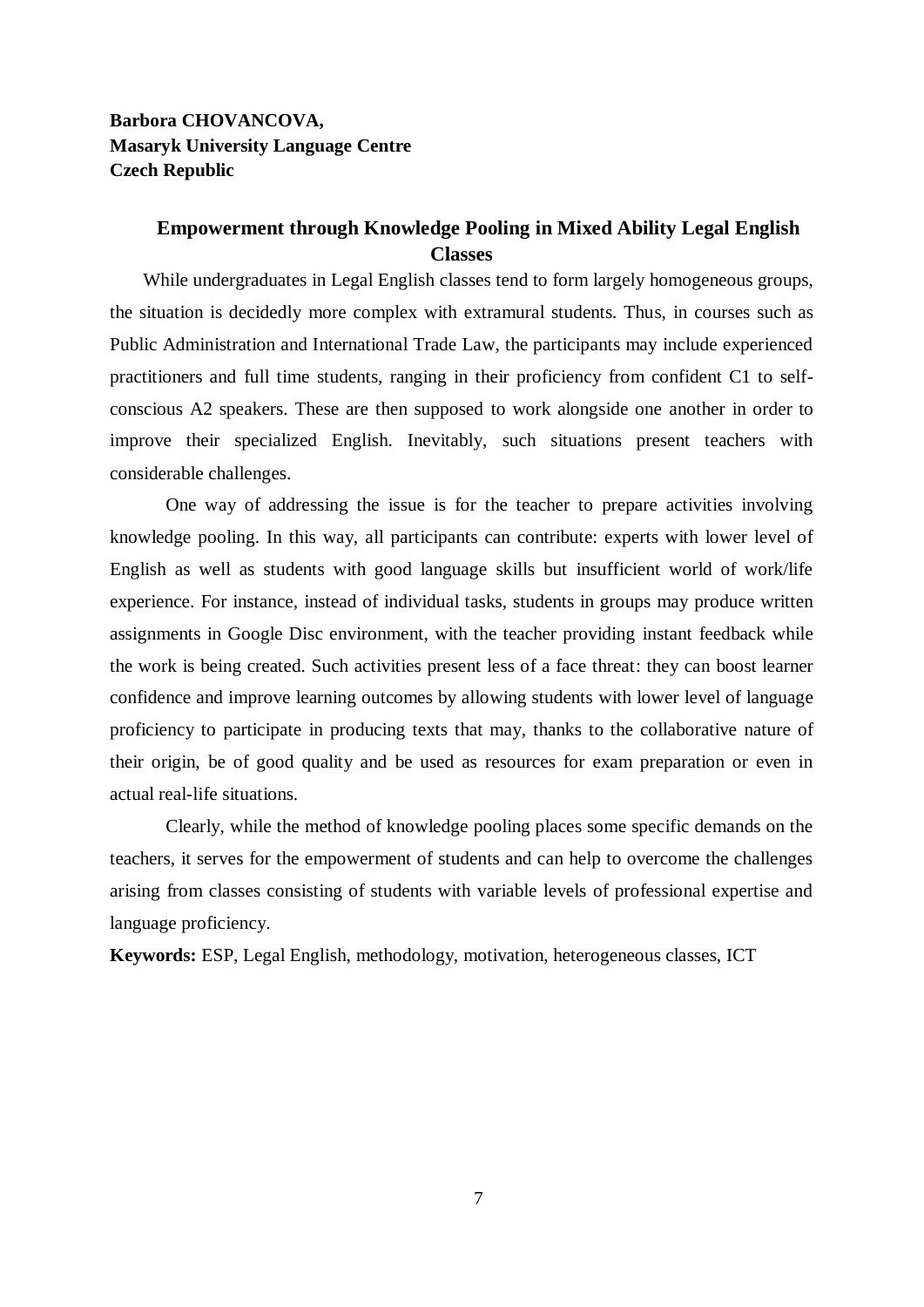### **Hanna CISZEK Adam Mickiewicz University in Poznań Poland**

### **Language Varieties in Legal Communication**

Numerous natural languages exist in varieties. Among such languages we may enumerate English, Spanish, Arabic, German, French, Swahili and many, many others. Varieties is considered here as a standard let which is used by authorities of a given country as an official language for communication in standard settings. Therefore varieties are standard lects that are spoken in the territory of a given country in official communication and that the used to formulate legal texts of various genres. Consequently when we speak about the English language we may distinguish the British variety, American variety, Australian variety, and many others. Analogously when we deal with Spanish may distinguish European, Mexican, Chilean, Cuban et cetera. In the European Union context we deal with three German varieties spoken in Germany, Austria and Switzerland. Analogously when talking about French with me distinguish the language spoken in France, Canada, and postcolonial territories in Africa. The examples may be multiplied but the purpose of this chapter is to illustrate the impact of the language variety of legal communication and that is why it should be stressed here that in the process of translation varieties must be taken into account by translators and interpreters. The language variety existence is one of the factors which affect the communication and requires the translator to adjust the message to the communicative needs of translation recipients. Thus when we talk about the relativisation of translation we must remember that using terminology from a specific language variant is one of the very first steps the translator should remember about. Let us analyse now a few examples which illustrate the need to apply terminology which is going to be consistent with the language variant spoken by target text recipients.

**Keywords:** language varieties, legal communication, translation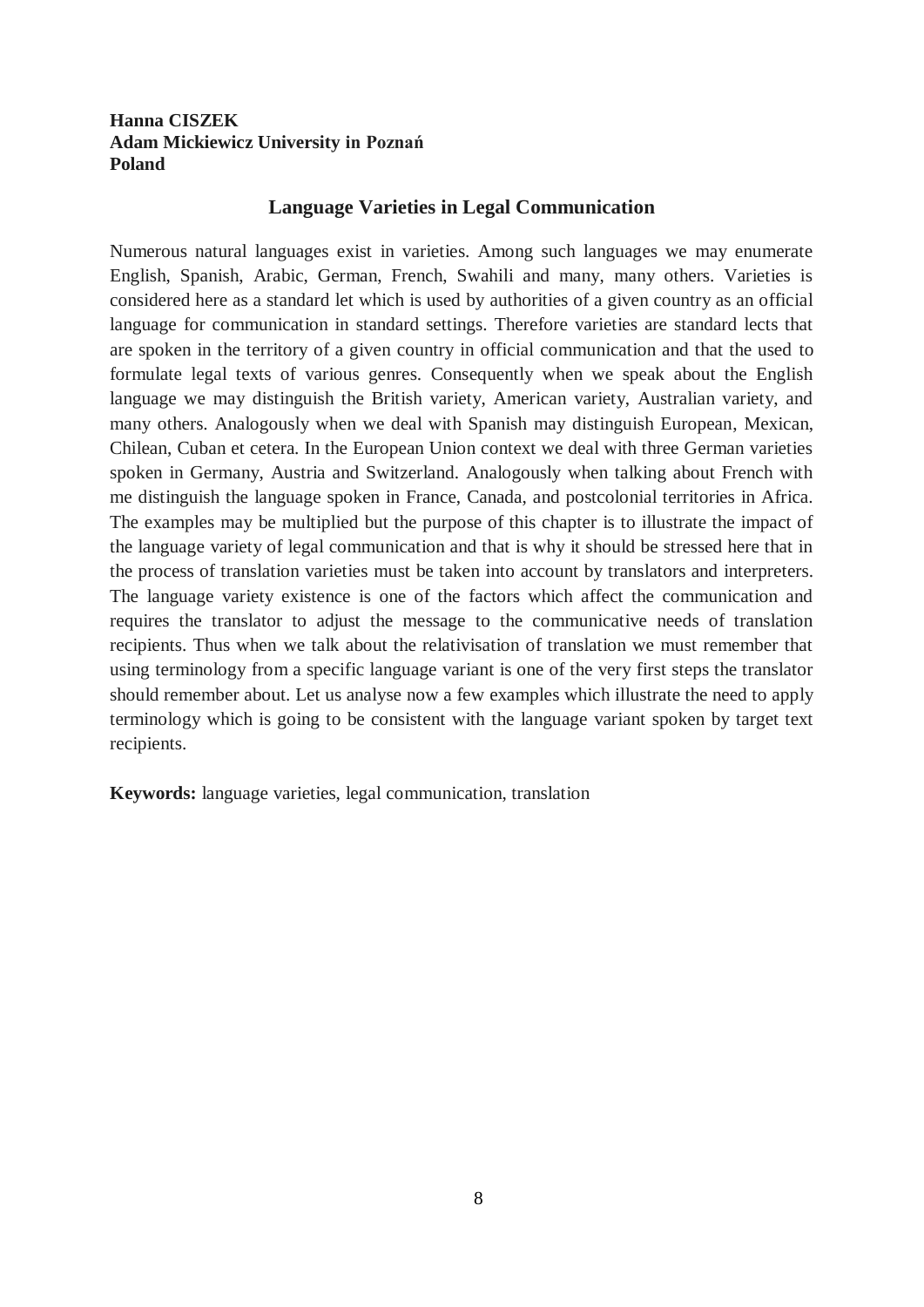**Maria CUDOWSKA University of Bialystok Poland**

#### **The art of arbitration - linguistic and legal challenges**

The growing number of cases going to arbitration, especially at the international level, calls for taking a closer look on some of the major problems concerning language, as it pertains not only to the procedure, but also the outcome. The nature of arbitration implies that arbitrators and parties are of different nationalities and more importantly, speaking different languages. The underlying presumption of the English language being the lingua franca of international arbitration may pose a threat to transparency and as a result put some of the parties in an advantaged position. Even though many international organizations, such as the United Nations Commission on International Trade Law, provide uniform rules on the choice of language, it may still raise uncertainty and impose certain barriers. Moreover, legal issues relating to translation and interpretation have to be properly identified and addressed in the international arbitration rules. It is also crucial to address such legal issues in order to dodge manipulation and doubt. The paper focuses on some of the linguistic and language challenges to international arbitration. The author argues that language cannot be overlooked as a secondary matter as only a multi-lingual and multi-cultural tactic may result in success. The paper also endeavours to demonstrate some of the potential problems in international arbitration and propose feasible solutions.

**Keywords**: international arbitration, culture, language, translation, globalization.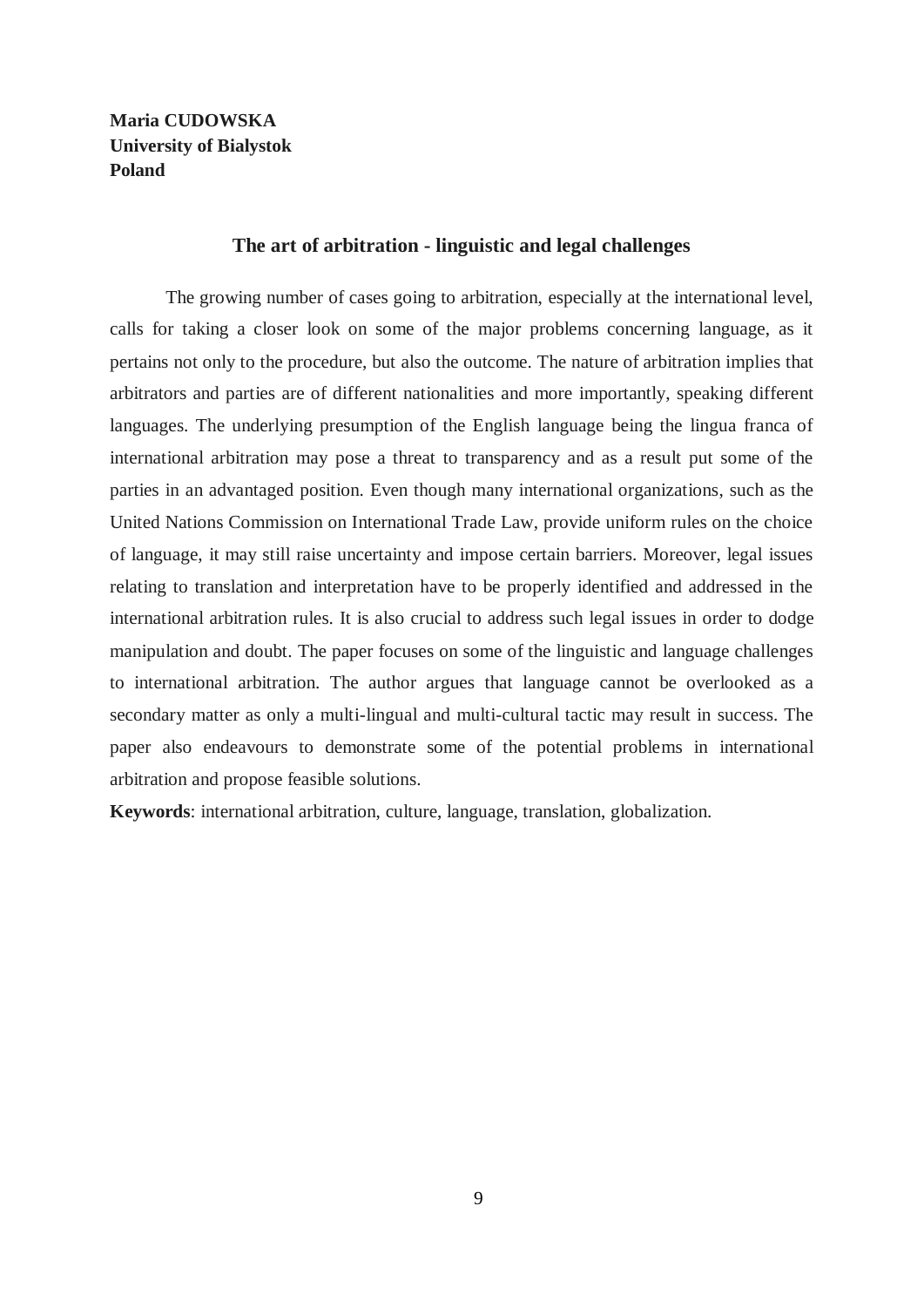#### **Agnieszka RIEGIEC University of Wroclaw, Poland**

# **Do We Need an International Certificate for Professional Legal English Language?**

Lawyers working in international legal practice do not have a convincing way to demonstrate that they are qualified to provide legal services in English. How can a hiring director or a client assess whether they master the professional legal English language?

Does legal education have to make legal English a core legal skill with a certification in the professional legal language?

If legal education not only teaches legal English, but also creates professional standards and an international certification for international legal practitioners, what is the concept (tested skills, assessment scales, grading methods, etc.) of such examination?

By comparing and contrasting exam methods and formats, the speakers explore different options and facilitate a discussion among the experts in the audience.

Brief Summary:

(1) Best Practice: strength and weaknesses of ILEC and TOLES

(2) Market analysis: skill set of international legal service providers

(3) Outlook: risks and opportunities of a professional standard and an international certification

(4) Intermediate evaluation: experiences, achievements and next steps after one year "Professional Legal English Language Examination" of Lawbility

**Keywords:** legal English, international certificate, legal education, practical skills, international legal service providers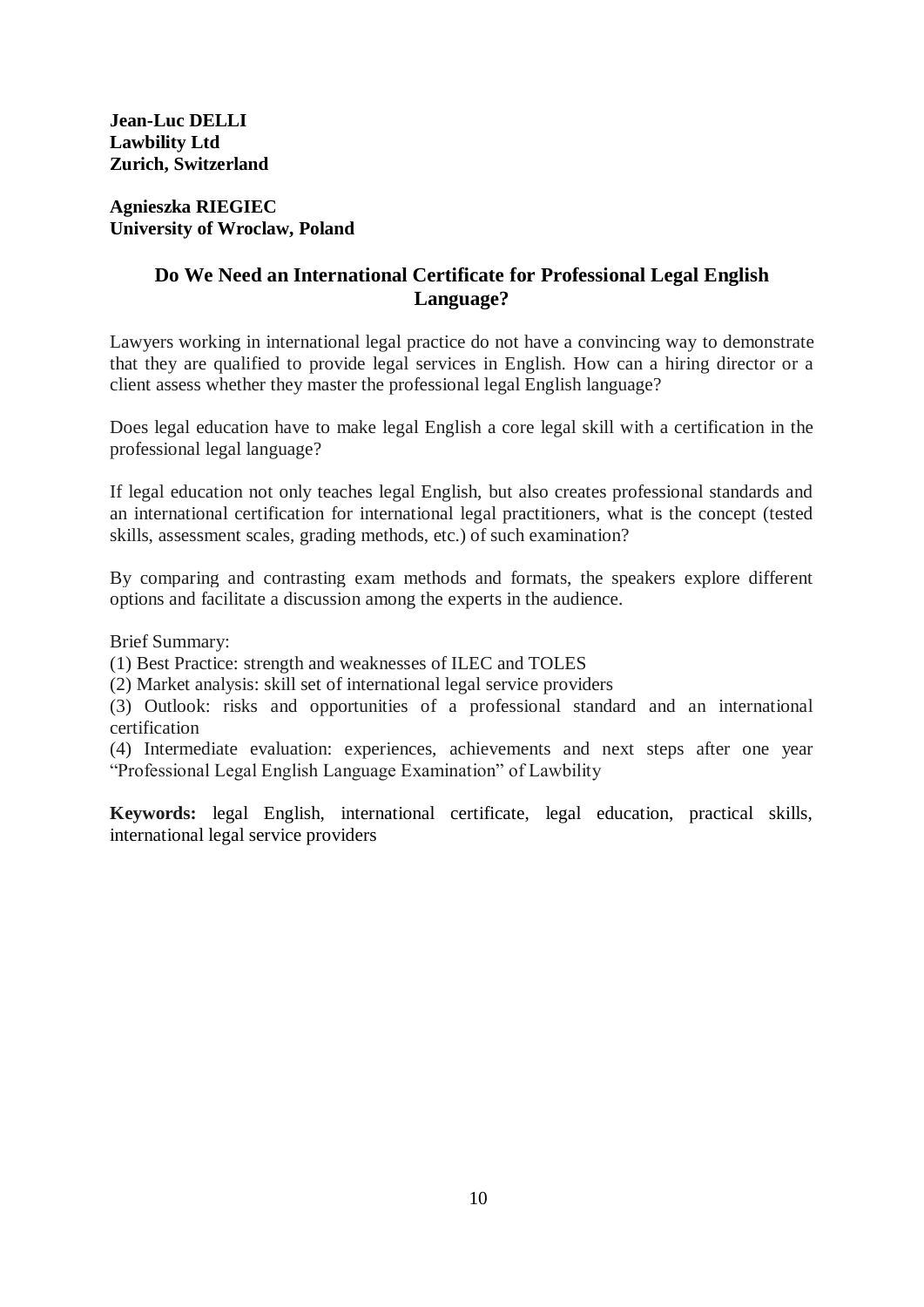#### **Conceptual Autonomy of EU Law – The Challenge for Drafters and Translators**

Each legal system develops its own concepts and terminology. The culture-bound terms pose a challenge to translators of legal texts. This challenge is even greater when translators participate in drafting process of a legislative act which, after enactment, will be applied in the territory where a different legal system is already settled. This is, for instance, the case of EU laws which are applied within legal systems of Member States. In addition, EU legal acts are drafted in languages in which national law of Member States is drawn up. This brings up the question to what extent EU drafters and translators of legal acts are allowed to use national legal language and its terminology. EU law is autonomous and independent from the national law of the Member States. Therefore, new concepts specific to EU law, known as EU autonomous concepts, are developed. To convey them, drafters (including translators) usually search for terms that are not recognized as legal terms having a specific legal meaning in the national law of Member States. However, it is not easy to recognize whether concepts are autonomous. The great number of preliminary rulings delivered by the Court of Justice of the European Union deals with this issue.

The paper examines how to recognize the autonomy of concepts and what techniques drafters and translators apply to convey EU autonomous concepts. With the results of this examination in hand, the relation between EU legal language and national legal languages of Member States is explained. The research results are based on the analysis of EU legal acts and national legal acts (especially those transposing directives into national legal systems), on the examination of the relevant EU and domestic case law and on the interviews with EU translators, lawyer-linguists and experts involved in the legislative drafting process.

**Keywords:** EU legal language, EU law, multilingual law, autonomous concept, legislative drafting, legal translation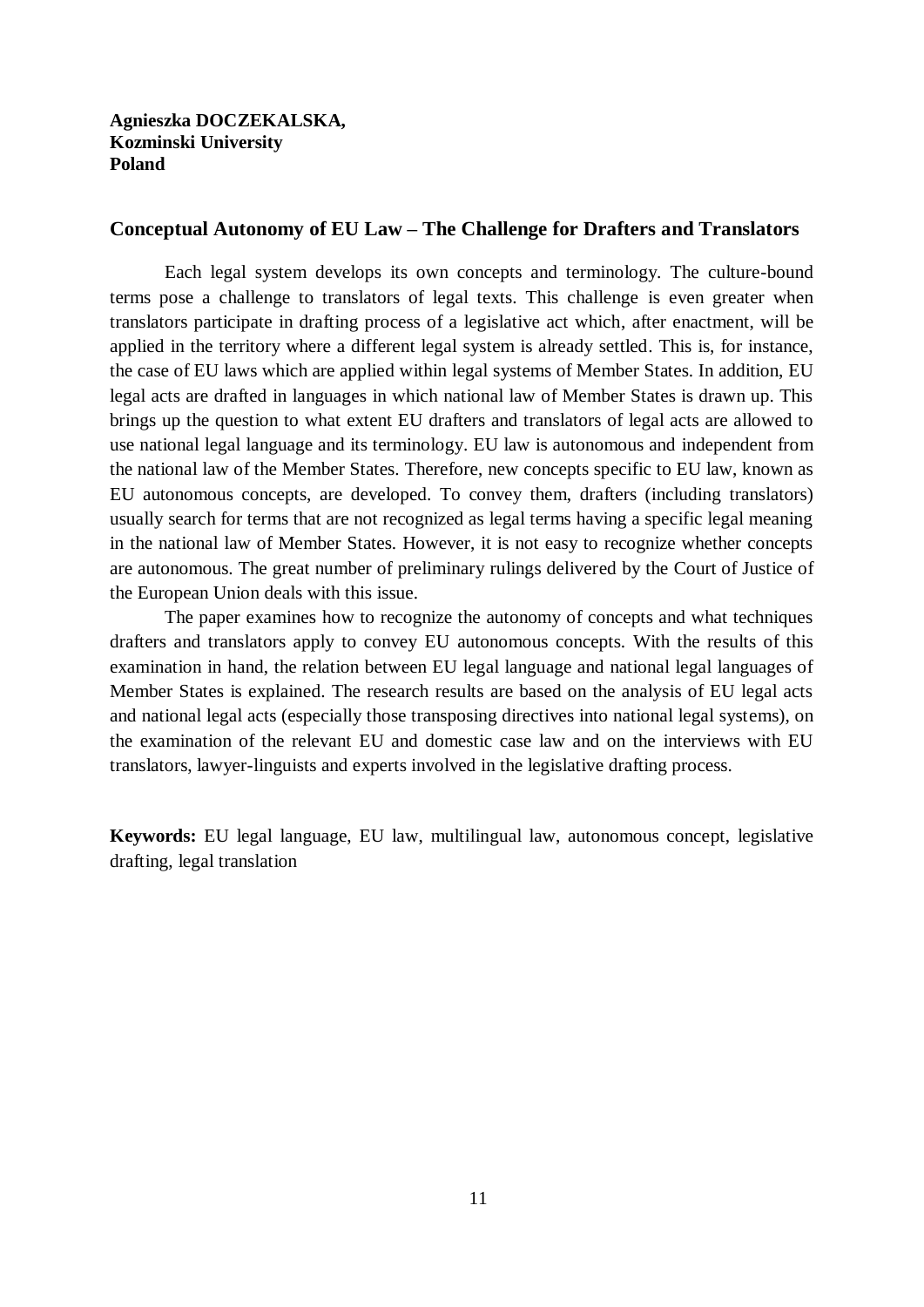#### **Agnieszka DUDZIK, Medical University of Białystok, Poland**

#### **Agnieszka DZIĘCIOŁ-PĘDICH, University of Białystok, Poland**

#### **Testing in ESP: a case study and implications for course design**

English for Specific Purposes (ESP) is an approach to language teaching that seeks to meet learners' current and/or future academic or occupational needs and focuses on the skills, discourses, and genres required to address these needs. Therefore, ESP tests ought to assess specific purpose language ability. They should be focused on the language appropriate to the activities underlying the specialist area of learners' target work or study and provide consistent measurements of their ability to use language precisely to perform relevant tasks in specific contexts.

While assessment of students' ability to cope with specific language tasks is essential to guide ESP training and provide feedback to learners, teachers, and other stakeholders whose interests are reflected in training programmes, the field of ESP language testing seems to represent significant challenges for trainers. The challenges frequently lie in developing reliable assessment tools, balancing background knowledge and language proficiency in ESP tests, or choosing specific language skills and competences which ought to be tested in particular fields of academic or professional activity. Moreover, ensuring test validity and defining criteria for assessing specific language performances appear to be areas which pose significant challenges in the context of ESP testing.

The aim of this talk is to report on a study conducted among ESP trainers practising in a number of educational institutions in Poland. The research sought to investigate the most common principles and practices of ESP testing and to identify the role of assessment in the field of academic, professional and occupational English. It also aimed to determine what challenges ESP professionals face in designing assessment procedures in the context of subject-specific approach in foreign language instruction.

The presentation will be of particular interest to trainers involved in teaching ESP at tertiary level and those seeking to enter the field of specialist language training.

**Keywords**: English for Specific Purposes (ESP), language testing, assessment, target language, assessment tools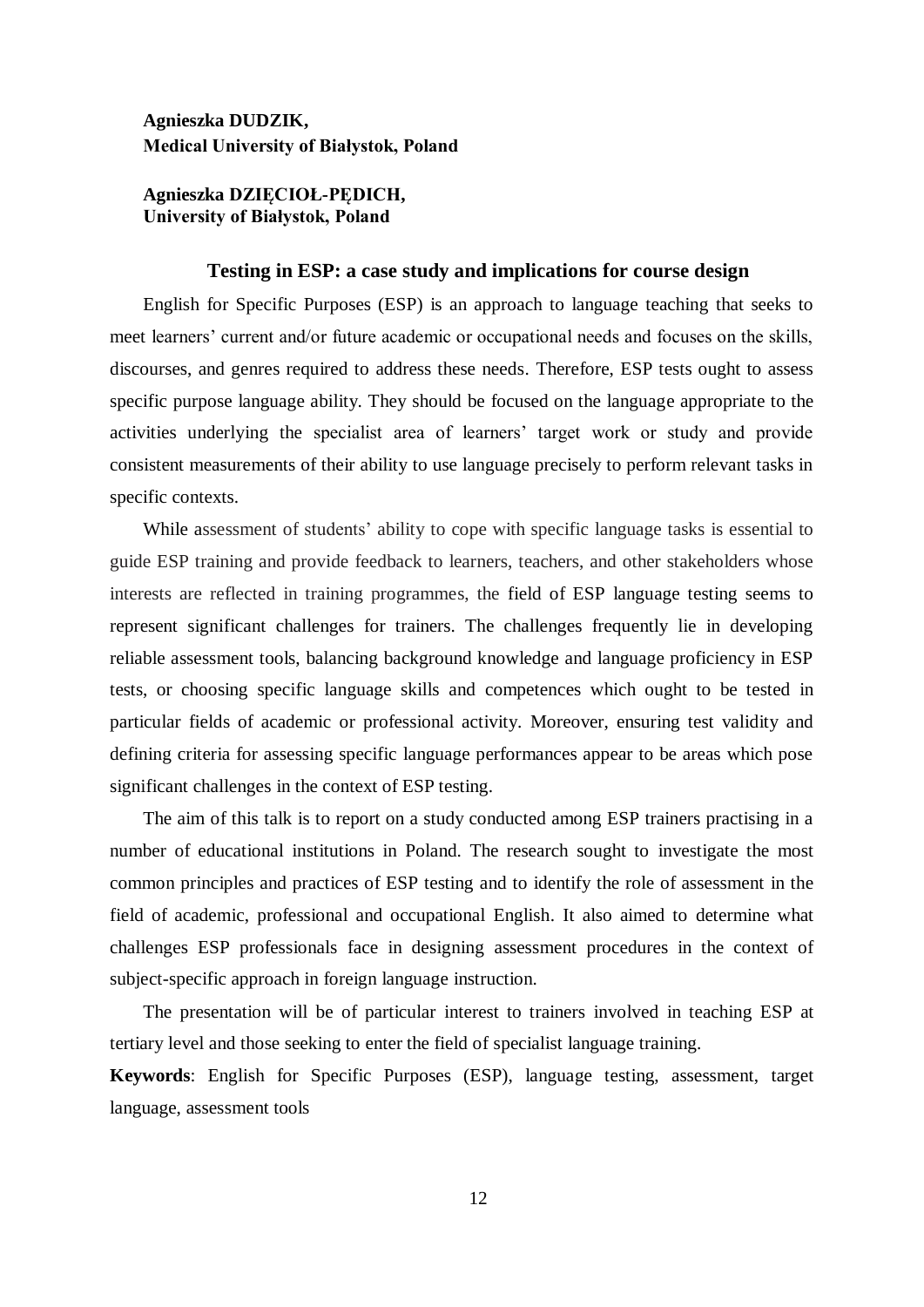# **Ksenia GAŁUSKINA University of Silesia Poland**

#### **The Canadian Bilingual Bijuralism and the Harmonization Process**

As a legacy of the colonization of North America by France and Great Britain, the contemporary Canada has two official languages and two coexisting legal traditions – civil law in Quebec and common law in all other provinces and territories. In this bilingual and bijural context, a unique model of co-drafting of legislative texts at the federal level has been developed. This paper aims to present the Canadian model of bilingual legislative process and discuss the specific legal and linguistic context in which it has been developed.

The paper begins with the presentation of the historical and constitutional background, focusing on the role of the French language in the legislative process. The Parliament of Canada has been enacting its legislation in English and French since the Confederation in 1867. For over a century (from 1867 to 1978) Canadian legislators used "unilingual drafting" (the so-called "translational model"). However, to be more respectful of the equal legal status of the two official languages in Canada, it gradually evolved into bilingual drafting (also named "co-drafting). The next part of the paper presents the harmonization initiative which has been launched to adjust the existing federal legislation to ensure that it is consistent with the concepts, institutions and terminology of Quebec civil law, on the one hand, and to ensure respect for the terminology of the common law in French, on the other hand. To ensure better access to justice, the federal legislation, when it refers to private law matters, must address to four audiences: common law Anglophones, civil law Anglophones, common law Francophones, and civil law Francophones. As a result of the harmonization initiative, Canadians are able to refer to federal Acts and regulations that will demonstrate a due respect for the common law and civil law legal traditions in both official languages.

**Keywords:** Canada, Quebec, bilingual legislation, bijuralism, harmonization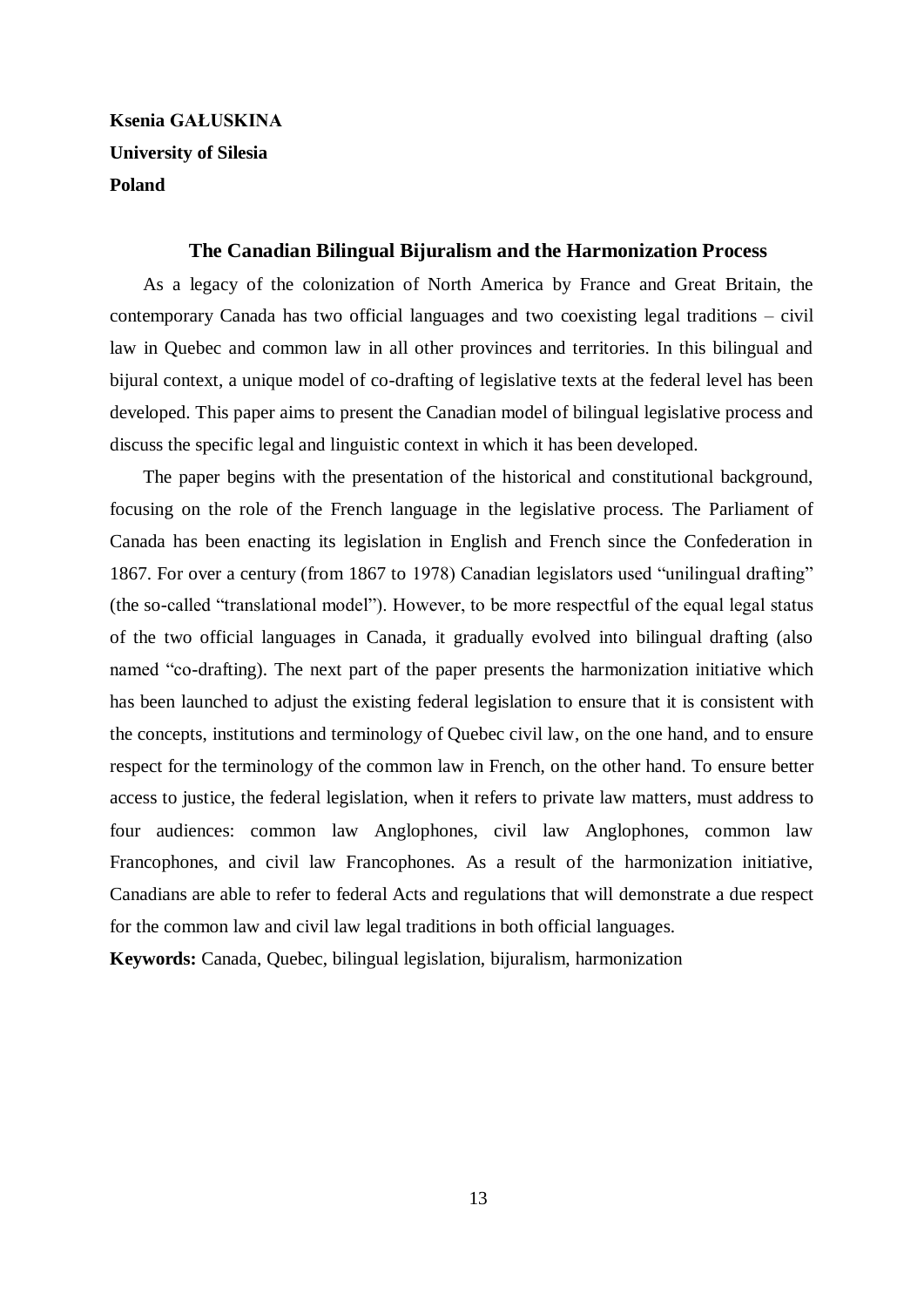### **Stanisław GOŹDŹ-ROSZKOWSKI, University of Lodz Poland**

# **Facts in Law: A comparative study of** *fact* **and its phraseologies in American and Polish judicial discourse**

Few disciplines are more concerned with facts than Law. Facts play a crucial role in determining the content of the law. This is particularly true of empirical, descriptive facts, which provide knowledge about human conduct in various circumstances. In judicial writing, and especially in judicial opinions, marking a proposition as factual or non-factual means engaging in law-determining as well as in epistemic and evaluative practices.

However, indicating a factual status can be problematic. As Hunston (2011: 108) notes in her study of facts in science writing, the use of the word *fact* "potentially leads to contentious discussions about the nature of facts and reality". For example, if a proposition is labelled as *hypothesis* in a research paper then it becomes one. This alignment is not always so straightforward with factual propositions, especially in legal discourse. A proposition can have the status of *fact* without being explicitly assessed as such. On the other hand, a proposition could be marked as *fact* not so much for its factual status but to express other functions.

This paper adopts a corpus-based phraseological perspective by investigating semantic sequences (functionally-motivated series of meaning elements) centred around the phrase *the fact that* and its Polish counterpart in the United States Supreme Court opinions and the judgments given by Poland's Constitutional Tribunal respectively. The goal of the study is to identify characteristic patterns in which the phrase *the fact that* and *fakt, że/iż* are found in judicial discourse and explore the implications of their similarities and differences in terms of epistemology and argumentative strategies. This comparative analysis identifies 6 major functional categories and corresponding semantic sequences in which this phrase is found in both corpora suggesting that American and Polish judicial writing is underpinned by essentially the same epistemological assumptions.

**Keywords**: phraseology; judicial discourse; comparative analysis; legal argumentation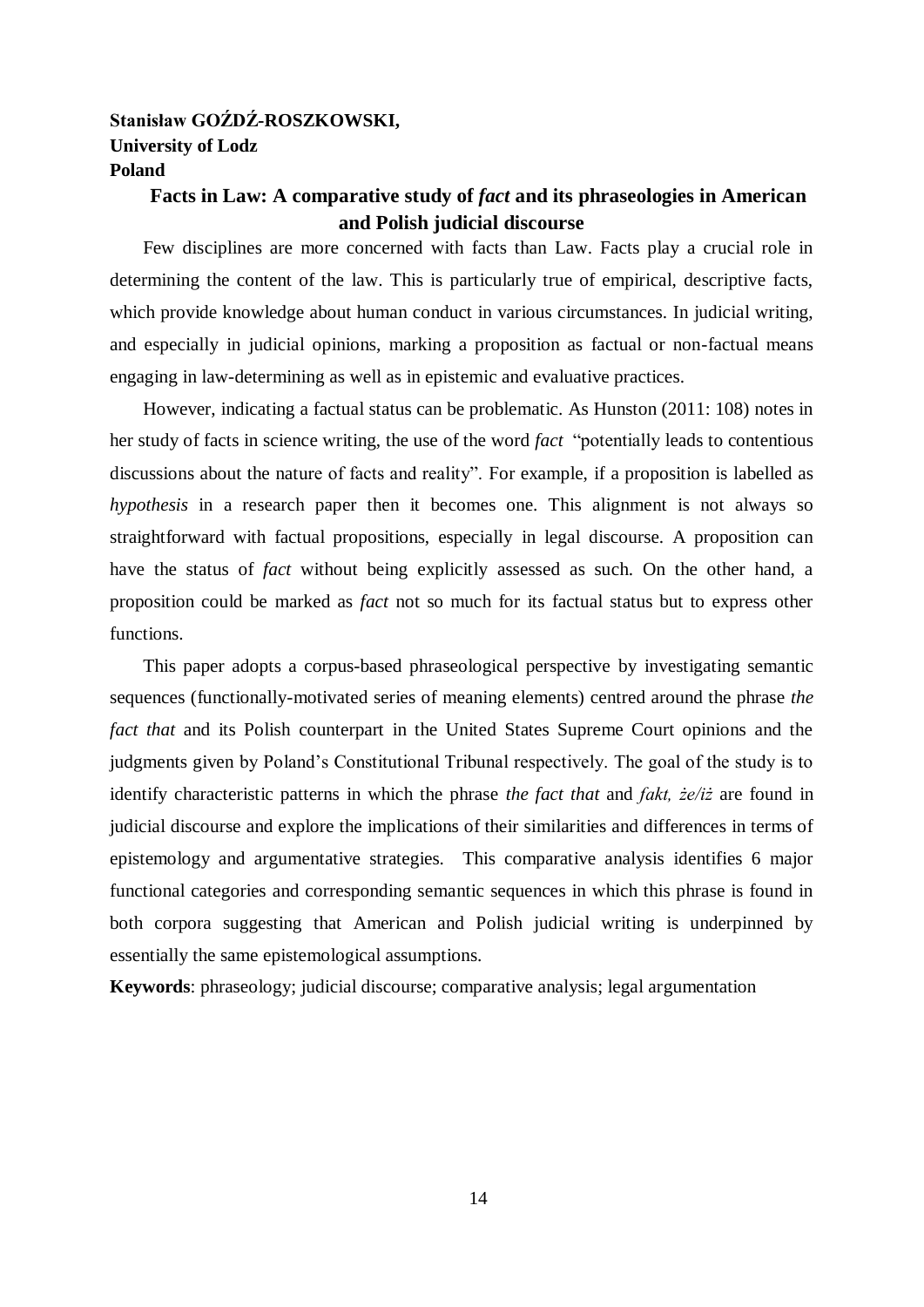# **Franz J. HEIDINGER University of Vienna University of Graz Austria**

### **Seven Propositions for Teaching Law and Language in the 21st Century**

For two decades, the teaching of ESP for lawyers used to be the prerogative of classic language teachers. The emergence of the interdisciplinary approach to Legal English marrying linguistics with applied comparative law calls not only for a new methodological approach, but also primarily for a new "type" of teachers and trainers, i.e. lawyer-linguist who have a profound background in both fields. These "hybrids" are highly sought after in today's dynamic legal market, which is in dire need of professionals who are capable of minimizing discrepancies in the equivalence and quality of both written texts and the spoken word.

Based on 30 years of experience and continuous development, Franz J. Heidinger proposes a systematic curriculum as well as a comparative law based methodology for linguists to gain in-depth legal knowledge of three separate jurisdictions (United States, United Kingdom and currently Germany or Austria). He vice versa provides linguistic education to lawyers, hence, allowing experts in one field to broaden and deepen their expertise of the other field and become highly skilled hybrid lawyer-linguists in Anglo-American Legal English as well as training others in this new area of legal and language expertise.

**Keywords**: hybrid lawyer-linguists, linguistics combined with comparative law-based methodology, Vienna Model, Vienna LLP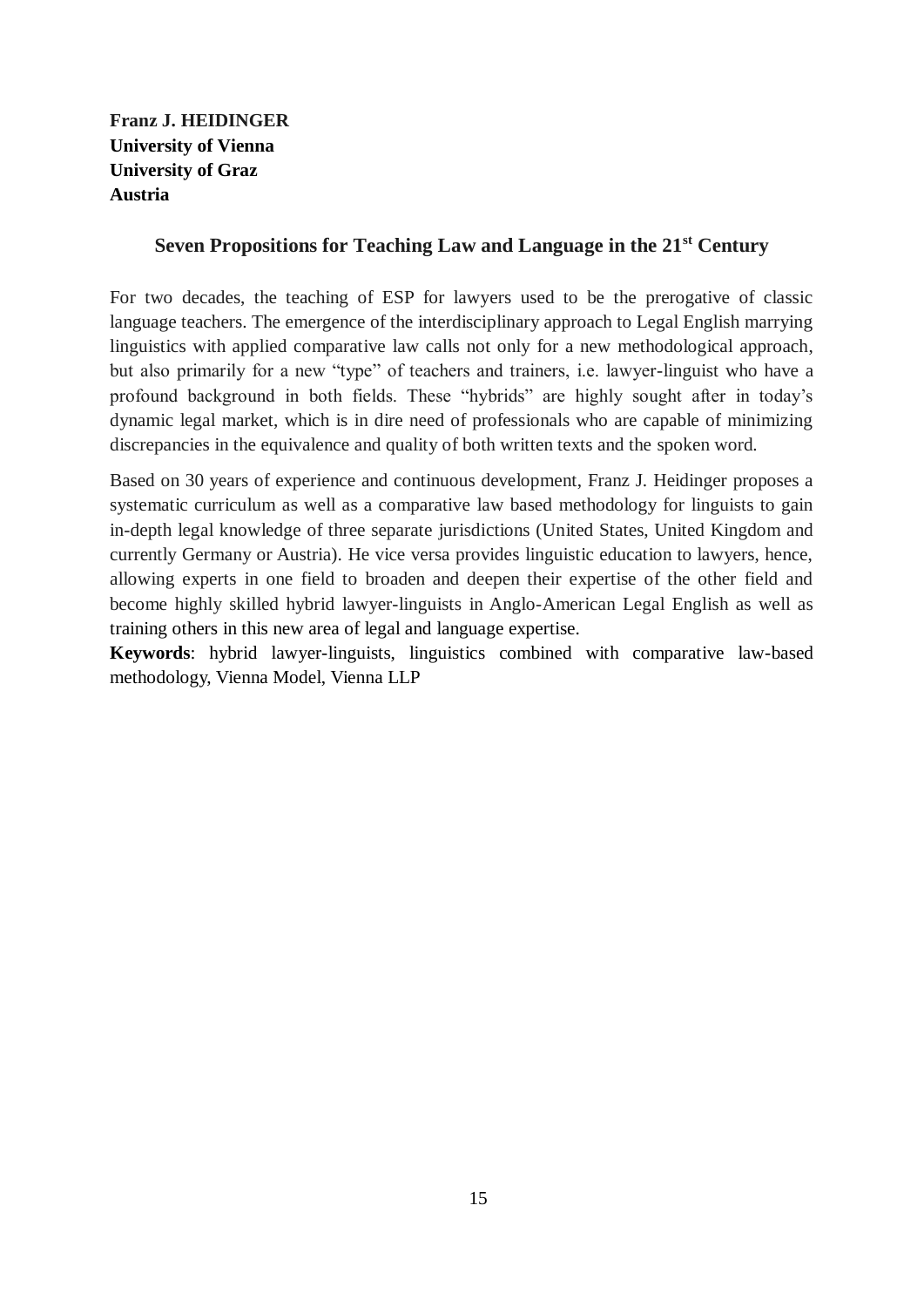**Carol HOGG, Osnabrück University of Applied Sciences Germany**

### **Is it Possible to Make Legal English Interesting and Rewarding for Business Law Students in the Initial Stages of their Legal Studies?**

Are you familiar with the problem? Whilst some such students are highly motivated and already have fundamental legal knowledge as well, perhaps, as having spent an extensive period of time in an English-speaking country, others have only minimal legal knowledge and even less affinity with the English language. For all of them, however, B1-level Legal English is a compulsory component - so what is the best way forward? How can these gaps be bridged? Is it possible to provide a course which is interesting and rewarding for the weakest as well as the strongest students whilst, at the same time, fulfilling the requirements of the module description (in 16 x 1.5 hours per semester)?

For several semesters I have been confronted by this question and accumulating materials and ideas in an effort to respond to it. In this session I would like to share some of them, and discuss them with participants. The range will extend from initial ice-breaking activities with the whole class via various confidence-building group work exercises to individual presentations on legal topics with constructive peer feedback. The aim throughout is to develop students' confidence in speaking and listening as well as writing in different contexts, and deepening their understanding of international business law.

**Keywords:** motivation, confidence, affinity, knowledge, effort, feedback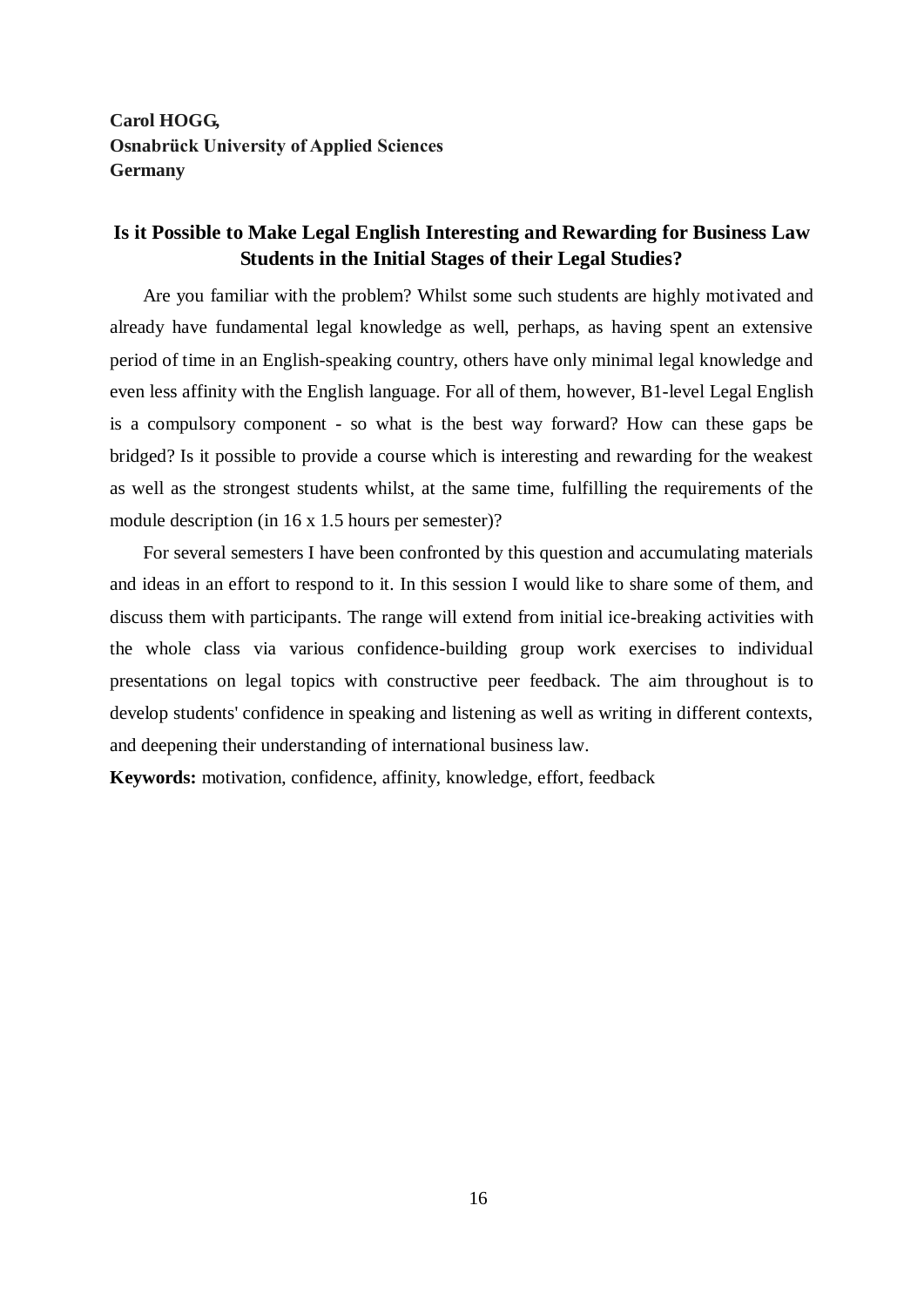**Anastasya IGNATKINA Saratov State Law Academy Russia**

#### **Frame Modeling Method in Teaching and Learning Legal Terminology**

Both cognitive linguistics and language pedagogy are interested in modeling the language capacity and performance, therefore the methodologies which grew inside both sciences can be viewed as complementary to achieve better results in language teaching, a *frame modeling* method being one of them.

Legal terminology is the basis of a legal discourse, both professionally and educationally. The acquisition of terminology in a foreign language implies knowledge of a non-linguistic conceptual structure (conceptual content) and means of verbalization (linguistic content). According to the cognitive theory, a legal term is a means of a legal concept verbalization, hence a dynamic phenomenon. The heterogeneous structure of legal concepts (a permanent core and dynamic periphery) suggests a possibility of framing their verbal representations*.* In theory, framing comprises a set of theoretical perspectives on how individuals, groups, and societies organize, perceive, and communicate about reality. In essence, frames in a language are groups of words accumulated around a particular concept constituting a coherent whole. Frame modeling is helpful for studying concepts, which are constituent parts of a macro concept for describing "scenario" concepts, for studying the content of dynamically growing "young" subject fields in which inclusion of new terms into the system is still in process, for contrastive analysis of terminology. From this perspective, legal terminology is viewed as a four-level frame structure: 1) *macro-frame* (the language of law and about law) built up by 2) *topical frames* (lexical-semantic representations of extensive legal events (concepts)) comprised of 3) *sub-frames* (lexemes representing a legal event (concept) variables), and 4) *attached frames* (derivatives of these lexemes). Depending on the educational objective, frame-modeling may be circumscribed around a specific concept or level. The method enables constructing an "infrastructure" of the subject area and by showing possible links among its elements gives students a holistic picture of the domain. **Keywords:** terminology, law, legal culture, concept, frame, concept mapping, cognitive teaching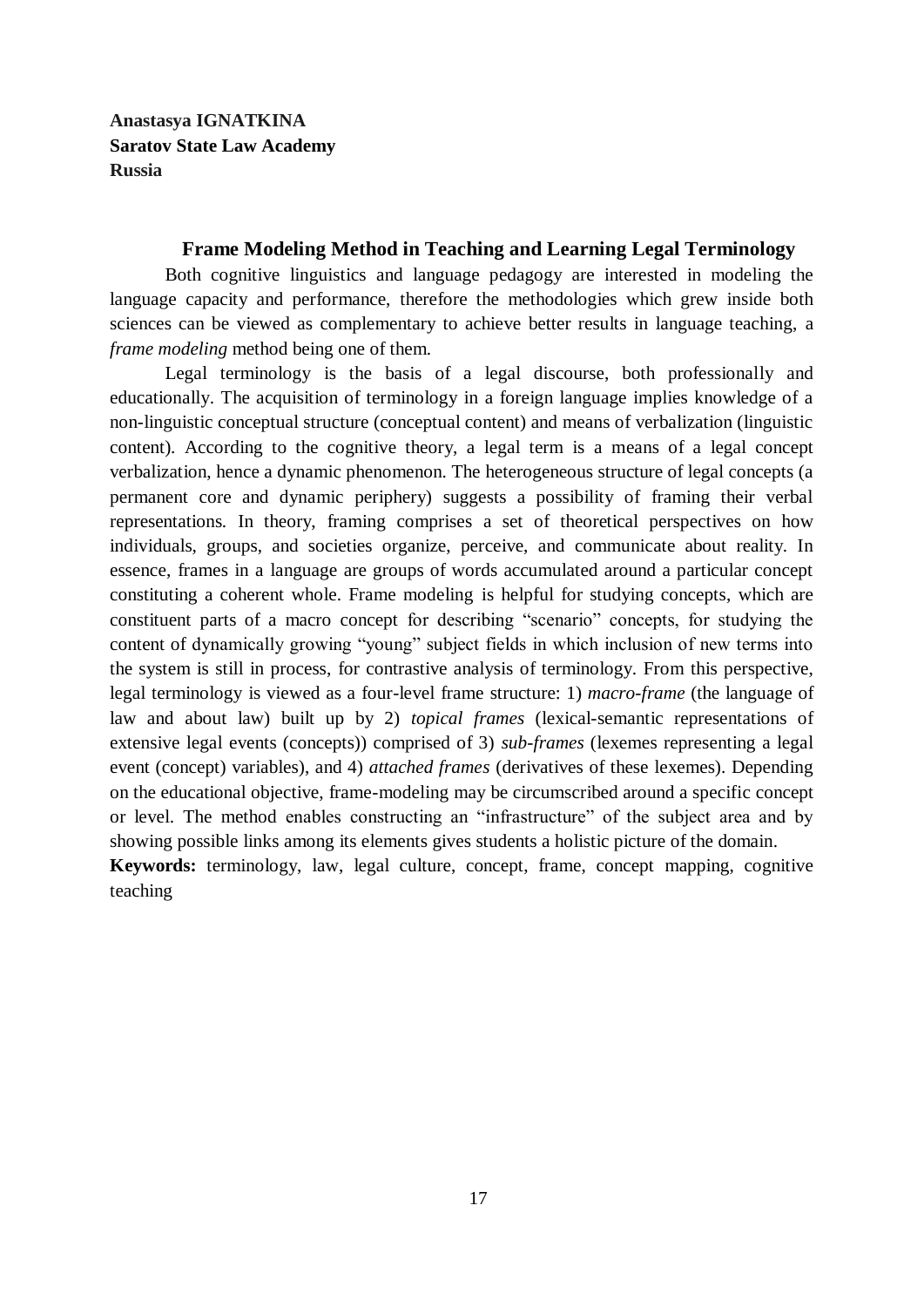#### **Alan JONES United Kingdom**

### **The Importance of Understanding the Fundamental Building Blocks of the Common Law and its Conceptual Architecture**

Many teachers both native and non-native English speakers are not fully aware of the powerful underlying concepts that were created in the common law and which continue to sustain it .This presentation seeks to explain those fundamental concepts.

The common law began during the reign of Henry 11. When he came to the throne in 1154, the nation, including both towns and the countryside, had been ravaged by the brutality of uncontrolled civil war for nearly 20 years. England had been laid waste. It was a period termed the Anarchy by British historians. The imposition of what became the common law was Henry's way of achieving peace and political control by diplomacy throughout the kingdom.

Four major concepts of the common law developed:

1. The incorporation of lay people into the administration of justice by the creation of the jury system. The jury system has had a lasting effect and continues to do so in all common law jurisdictions.

2. The adoption of the adversarial system in which parties became responsible for the way in which their disputes were submitted to the courts. As a consequence lawyers became agents for legal change.

3. The process of discovery was developed which formalized the ethical standards of the parties in the conduct of their disputes.

4. The oral tradition for the hearing of cases led to the development of cross examination which is regarded as a fundamental legal right. It includes the ability to verbally challenge the evidence of any person no matter how grand they may be in society.

Understanding these concepts is vital to understanding of the common law and how it changes to reflect changes in society, technology, science and economics.

**Keywords:** jury trial, concepts of truth, roles of lawyers judges and litigants, social change and law, duties of the parties, escalator effect, discovery and good faith, no ambushing, cross examination and the rule of law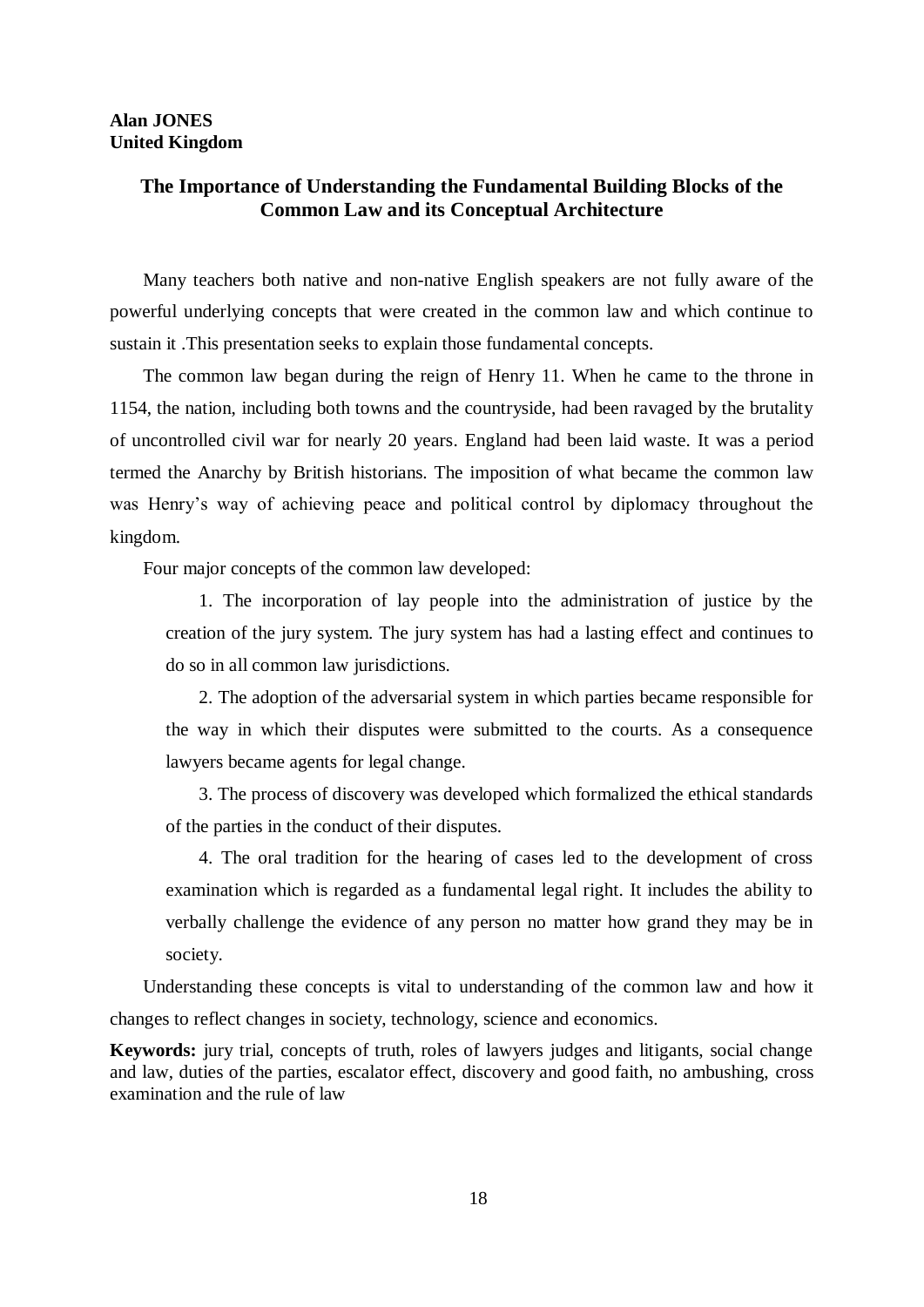## **Hana KATRNAKOVA Masaryk University Czech Republic**

#### **The Legal English Teacher as a Researcher**

The major part of the presentation is devoted to discourse tactics in very formal investigative interview in the UK Parliamentary setting. The presentation will deal with an authentic material - transcripts of the Parliamentary hearings of key players in the phone hacking News of the World scandal in 2011. The News of the World tabloid newspaper, owned by R. Murdoch, severely breached the law in a number of cases and led to an in-depth investigation by the Police and by the Parliamentary commission. The hearings were televised and transcripts were made available. It was a breakthrough case in the UK and influenced investigation in a broader context, which has led to changes in media practices.

The presentation will focus on the form of formal questions, hedging, contextualization, choice of words and responses to the question. Special interest will be devoted to strategies employed by interrogated speakers with very high recognition who have a lot to lose and knew that upon their responses they might have been found guilty or liable. As the analysis shows, the respondents tried to minimize their responsibility or involvement in the case.

Students of law at Masaryk University often practise in role-plays the use of formal language and they find it difficult to distinguish or use an appropriate level of formality. Therefore samples of transcript are used to support the teacher's input about the need of formality in spoken legal discourse.

**Keywords**: discourse tactics, investigative interview, hedging, involvement, formality, authentic language, classroom input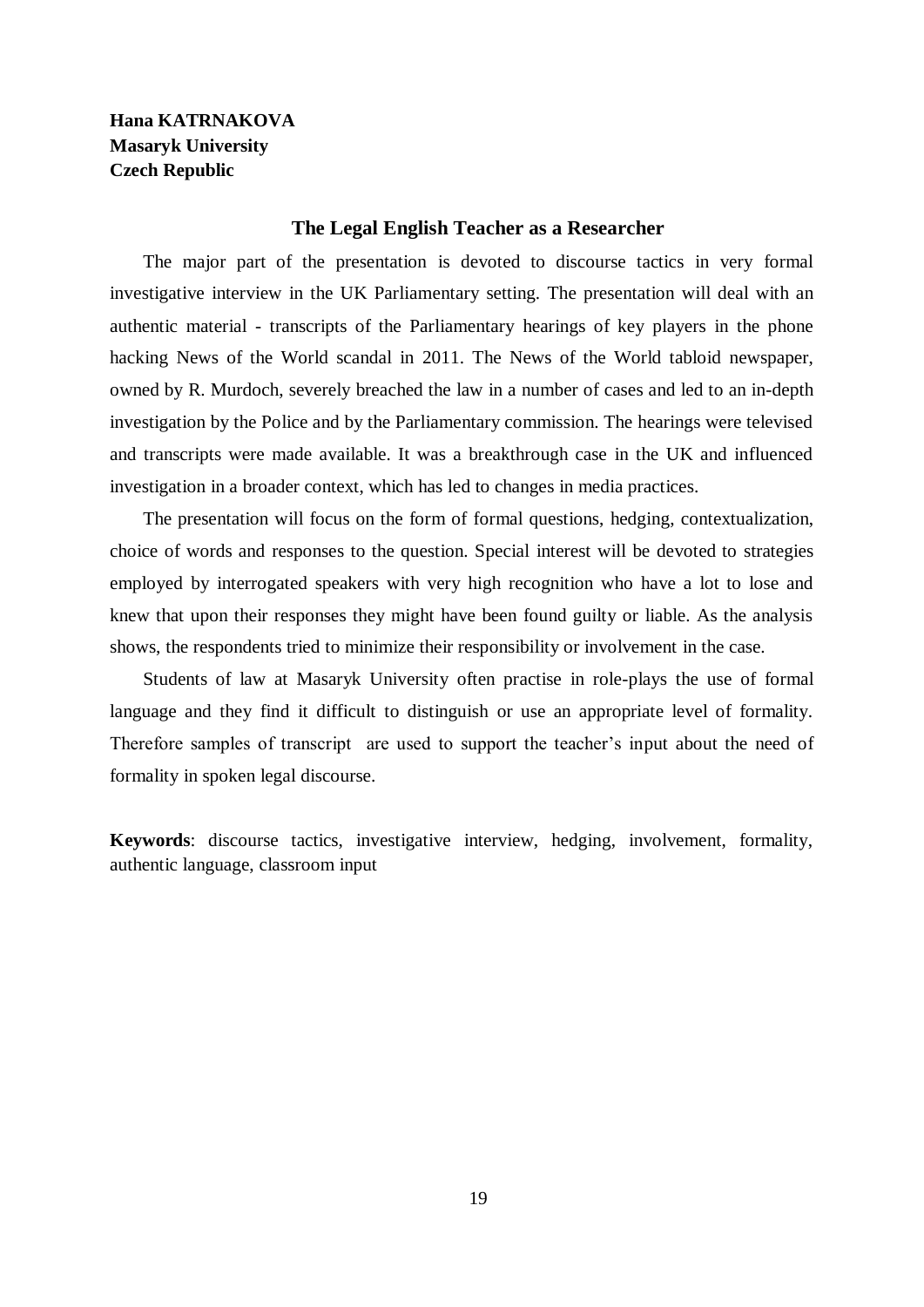# **Ondřej KLABAL Palacký University Czech Republic**

#### **Shall We Teach** *Shall***: an attempt at a systematic step-by-step approach**

The use of the modal verb *shall* is one of the most controversial points of legal drafting in English. Some authors of style guides (e.g. Garner 2001, Kimble 2007) dismiss it as completely redundant, while other authors (e.g. Adams 2014) see restricted room for its use. Despite all such recommendations, it is still widely used by many legal drafters, not to mention by many legal translators (cf. Giczela-Pastwa 2016). This poses a serious problem for a legal translator trainer teaching legal translation both from and into English. In the former case, the correct interpretation of the verb is far from straightforward; in the latter case, the students face a conflicting situation: where they make use of parallel texts, they tend to copy all instances of the use of *shall,* whereas where they refer to the style guides or legislative drafting rules, they are tempted not to use *shall* at all. This paper will first describe the current status of *shall* in the legal writing community and discuss some authentic examples from contracts and legislation translated from Czech into English with the emphasis on *shall*. This will be followed by a step-by-step approach designed to introduce non-native translators having to translate legal texts into English to the intricacies of the meaning of *shall*. It will also offer practical activities aimed at helping any trainers in a similar position make students aware of the pitfalls as well as potential of *shall*. The exercises are designed to facilitate guided discovery by students and ultimately, to make them reflect upon their own use of the verb in their translations. This will help them interpret the different uses of *shall* in original texts as well as allow them to make a reasoned decision whether to use the verb when translating into English.

**Keywords**: legal translation training, shall, ambiguity, legal drafting, L2 translation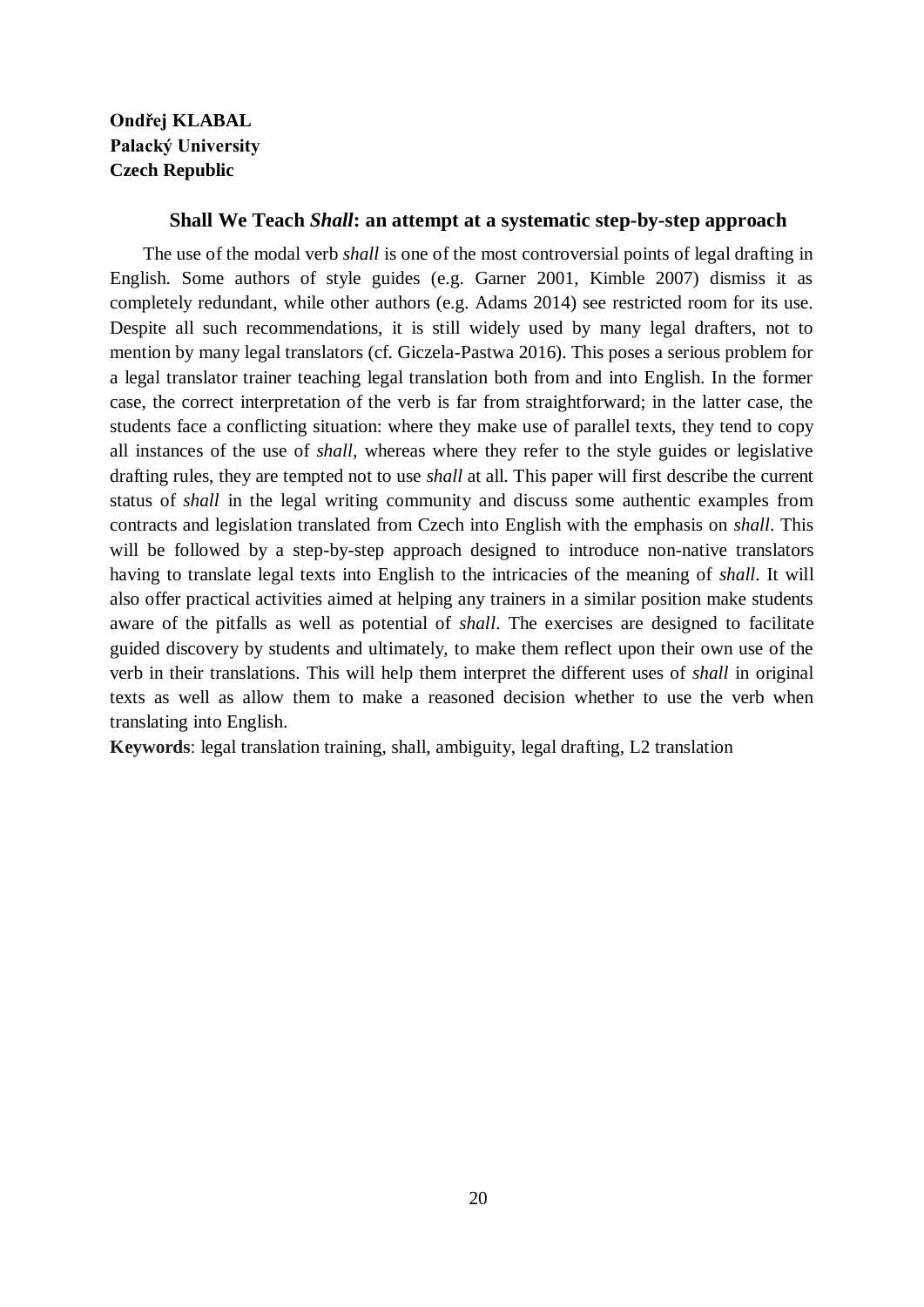**Sergey KHIZHNYAK Saratov State Law Academy Russia**

# **Affixed Terms in Cognitive Categorization of the Legal Picture of the World and in LSP Teaching**

The interdisciplinary notion *picture of the world* makes research works devoted to this area of studies challenging from the point of view of finding interconnection of linguistic and extra-linguistic factors in the process of structuring semantic groups of words, including terminological systems and subsystems. Knowledge as a mental phenomenon exists in the form of language representation systems. Therefore, there are no precise boundaries between language meanings and human experience. Legal pictures of the world have been developing in every culture since the times immemorial. Their development went hand in hand with the progress of the society, the morality, the state, the legislation and the jurisprudence. That is why the paradigm of the legal language pictures of the world is complicated. These pictures are specific cultural phenomena that may differ in various countries due to the national specific features of law and legal culture development. One of the most complicated problems of knowledge representation in linguistic terminological signs is the problem of linguistic categorization of notions. The study under review deals with the problem of formation of theoretical categories of law based on word-building suffixes from the point of view of the development of the legal language picture of the world closely associated with the its conceptual picture. The conclusion may be drawn that derivation affixes used in common language and adopted by terminological systems as their elements included in the taxonomies of legal theory transform their common derivation meanings in accordance with the legal conceptual picture of the world. Appeal to other knowledge spheres proves that there are both general and specific features of categorization in various scientific world pictures. The results of theoretical studies in terminological conceptualization must find their place in the process of teaching English legal vocabulary in the form of systematic presentation of term-building patterns expressing certain conceptual categories.

**Keywords:** legal terminology, terminological derivation, legal picture of the world, linguistic categorization.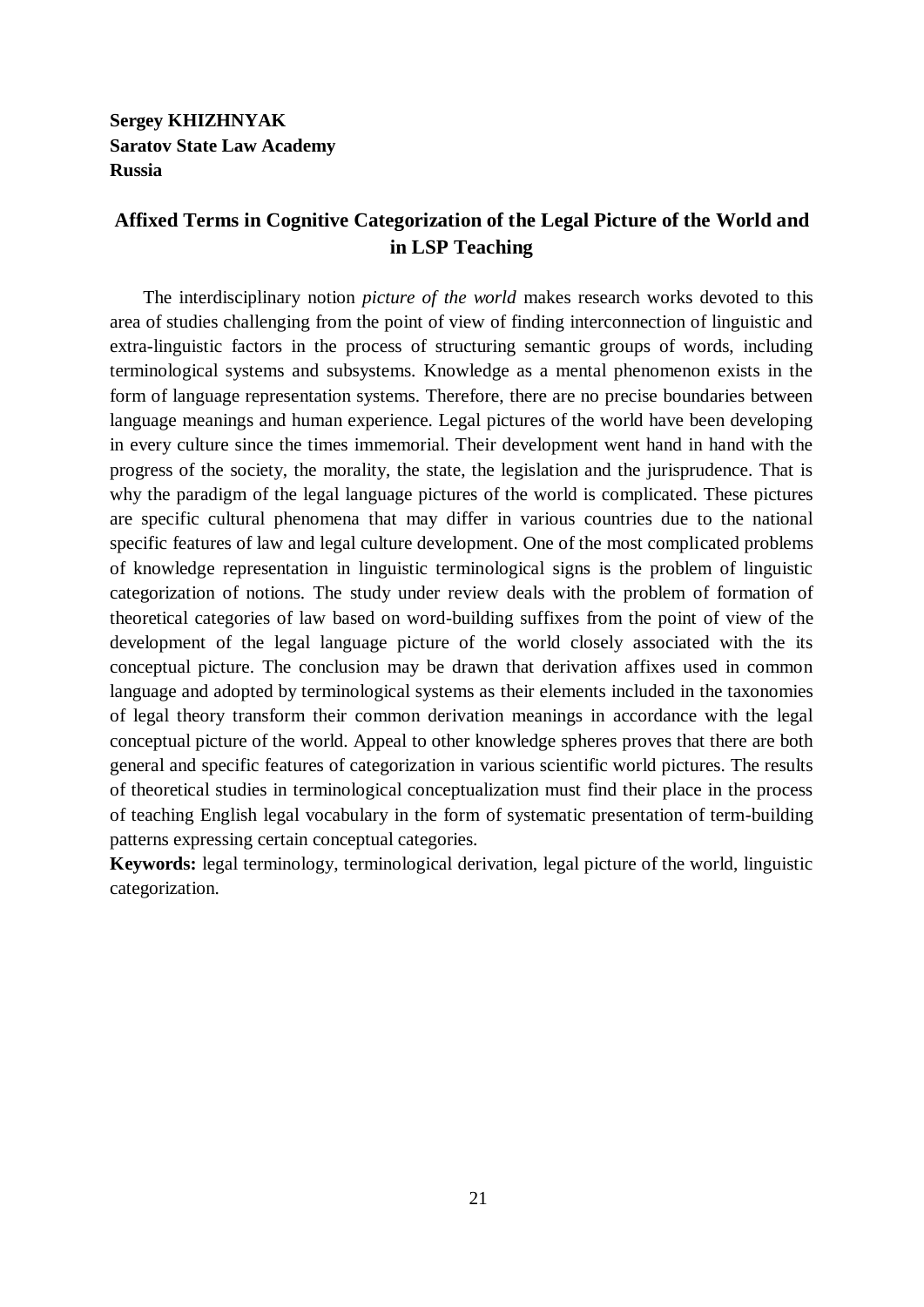# **Ljubica KORDIĆ University of Osijek Croatia**

#### **Metaphoric Use of Denotations for Colours in the Language of Law**

The language of law is characterized by objectivity, neutrality and the precision of the expression. However, in many papers dealing with the stylistic features of legal texts, metaphor is highlighted as a stylistic figure often used in the language of law. On a daily bases we can witness the frequent use of metaphoric collocations like *soft laws*, *hard laws*, *silent partner*, *hedge funds*, etc.

In this paper, the author analyses the use of denotations for colours as parts of metaphoric collocations used in the language of law. The analysis is conducted by using a comparative approach to the examples extracted and classified by means of computer technology from the corpus of international bills and conventions available online. In the main part of the paper, the examples are classified by using a colour denotation as the main criterion for the classification. After that, the examples are compared to the corresponding expressions used in German and Croatian languages. Taking into account the main principle of the Skopos translation theory that differences between cultures strongly influence the translation process, the hypothesis of the research is that in many cases there will be no lexical equivalence between the collocations with colour denotation in the three languages. On the other hand, the international bills and conventions being the source of the extracted examples, and English being a lingua franca of international communication, it can be expected that some terms and collocations would be literally translated from the English language.

The conclusions drawn from the comparative analysis of the collocations including denotations for colours can be not only interesting from the viewpoint of legal linguistics, but can also represent a valuable contribution to didactic aspect of the Legal English and Legal German courses.

**Keywords:** metaphor, denotations for colours, language of law, English, German, Croatian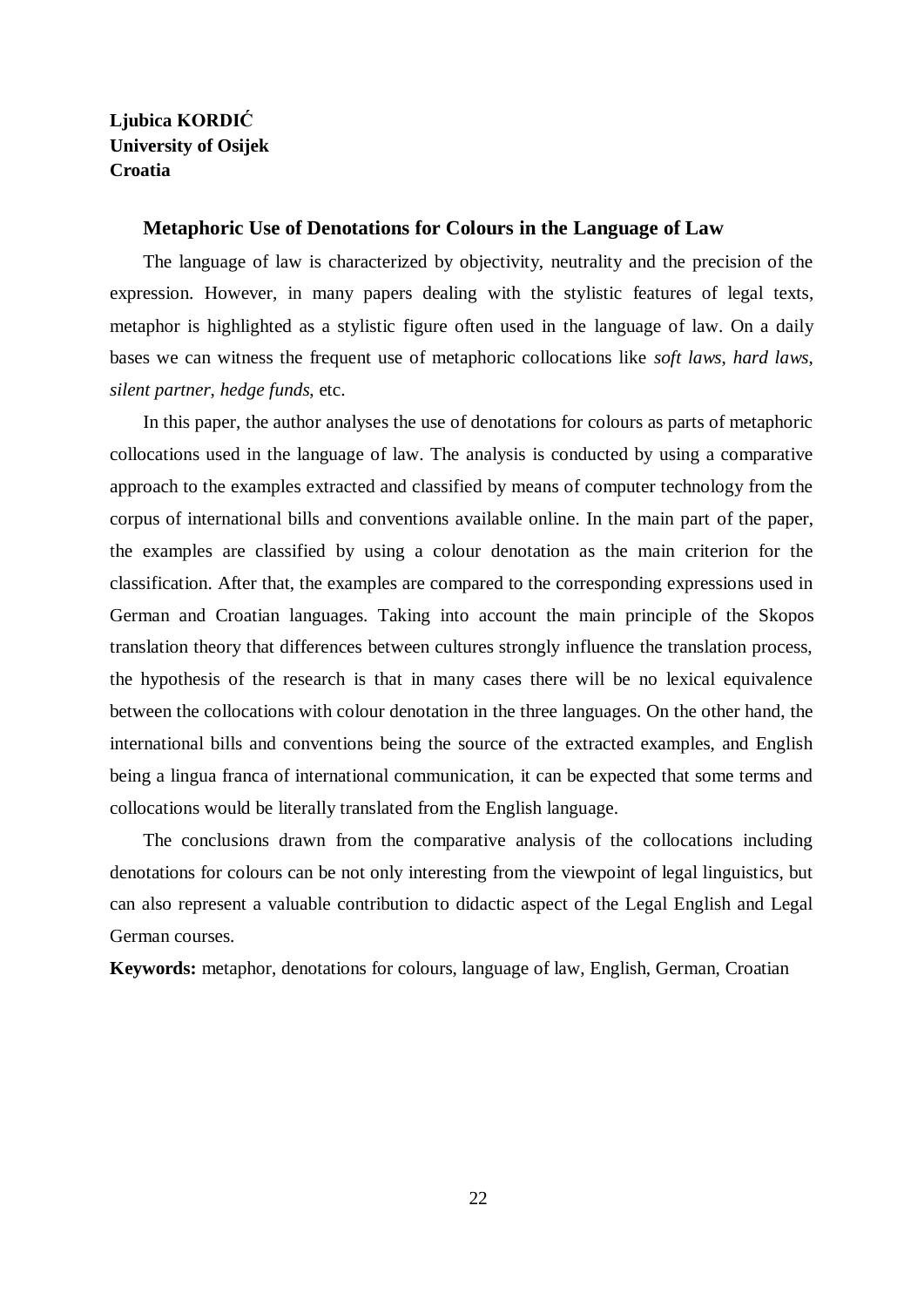### **Olga KOSONOGOVA Southern Federal University, Rostov-on-Don, Russia**

#### **The Specific Representation of Proper Names in Legal English**

This paper describes the system and peculiarities of proper names (onyms) functioning in the discourse of law. A proper name is analyzed as an element of terminology of Anglo-American discourse of law and as a means of reflecting its linguo-pragmatic and nationalcultural identity. The different groups of proper name-based terms (case names, law names, crime names etc.) are analyzed in the article. The data were taken from legal texts (court decisions, act texts, witness testimonies, expertise findings, etc.), dictionaries and online lexicographic sources, mass media. In the course of investigation the legal proper name – based terms were extracted of terminologies of criminal law, constitutional law, etc. Proper name-based legal terms are classified into groups according to specific fields of law: sources of law, legal institutions, legal relations, applied legal sciences, e.g. criminology, forensic medicine, forensic psychology, etc.

The interest to the problem has greatly increased due to the dominance of the anthropocentric paradigm in the modern linguistics which provides deeper understanding of the motives of an individual's communicative and cognitive activity in the process of professional communication. Different professional discourses construct and represent social reality via the special corpus of language units and special means of system of language. In the research we consider legal discourse as a communicative event conditioned by the specific socio-cultural environment and social stereotypes. The language of law is a system- and culture-bound language, which has its history, goals, specific features. The law is a living thing and it changes through the course of history. So does the language of law. The relationship between language and law is mutual: legal system influences the nature of legal language and legal language influences the system of law.

**Keywords:** Legal English, terminology, proper name-based terms, English precedent law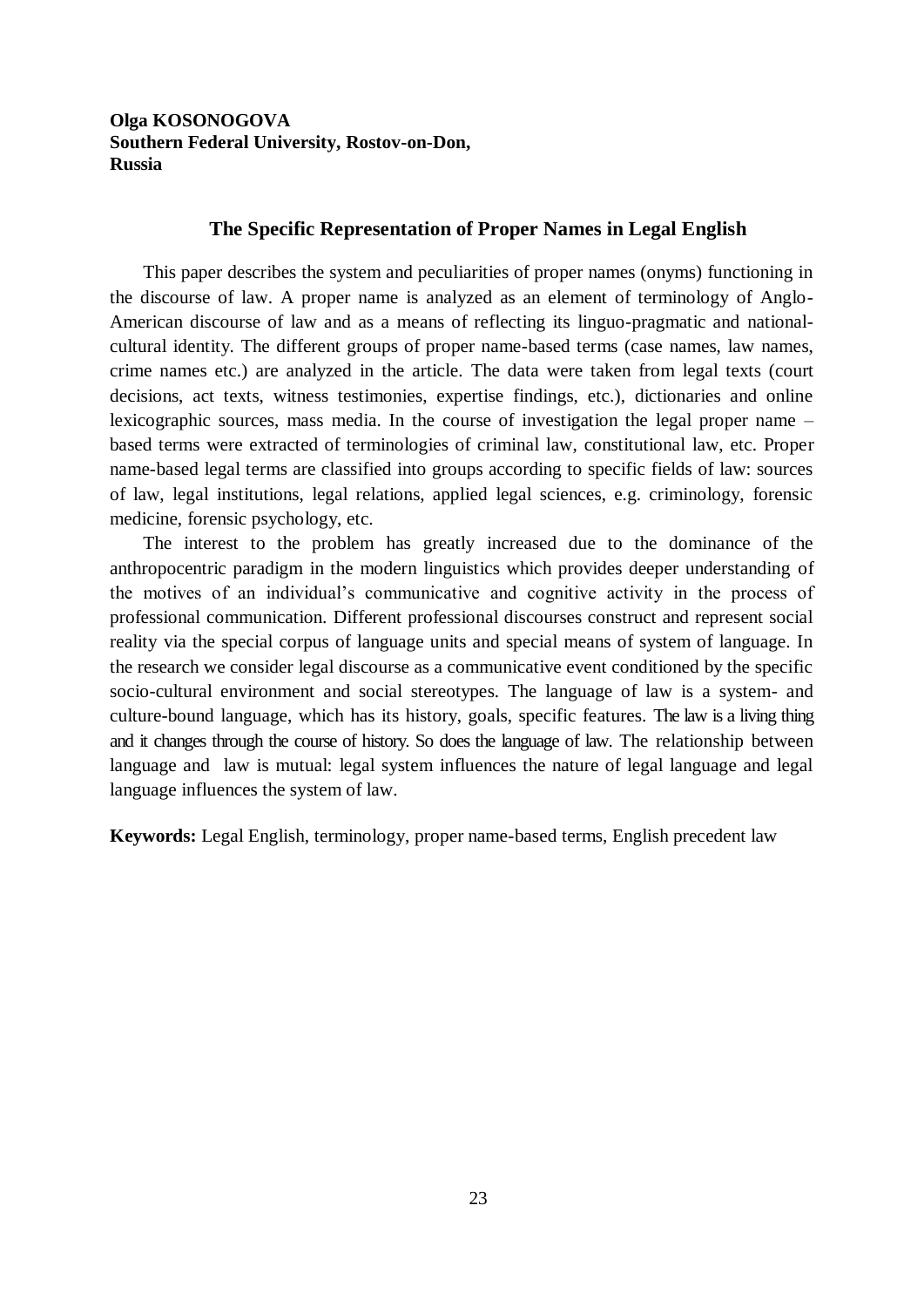**Paulina KOZANECKA Adam Mickiewicz University in Poznań Poland**

# **Freedom of Contract Terminology in Chinese Law in European and Asian Context**

The aim of this research was to analyse the terminology of freedom of contracts in Chinese legal language in juxtaposition with other European and Asian legal systems. The purpose of the comparison was to add a broader perspective to the research on Chinese terminology of freedom of contract. In the paper various provisions regulating the freedom of contracts in different states were investigated to find how the freedom of contract is expressed in there and what is the corresponding terminology. The research material were civil codes and contract laws of several European and a few Asian countries. Among the European codes the great ones were obviously included – French, Austrian and German, as well as those of less importance, but still relevant in Europe, such as Italian, Spanish codes or Swiss Law of Obligation, and also codes of Slavonic and simultaneously post-socialist countries, like Poland, Czech Republic and Russia. In the case of Asia, the codes of China, Japan, South Korea and Vietnam were analysed. The question asked was whether Chinese solution is unique or repeated and if so, how common it is in comparison with other legal systems. The research methods included the parametric approach to legal terminology comparison and techniques of legal construction (interpretation).

**Keywords**: freedom of contracts, legal language, legal terminology, terminology of freedom of contracts, Chinese legal language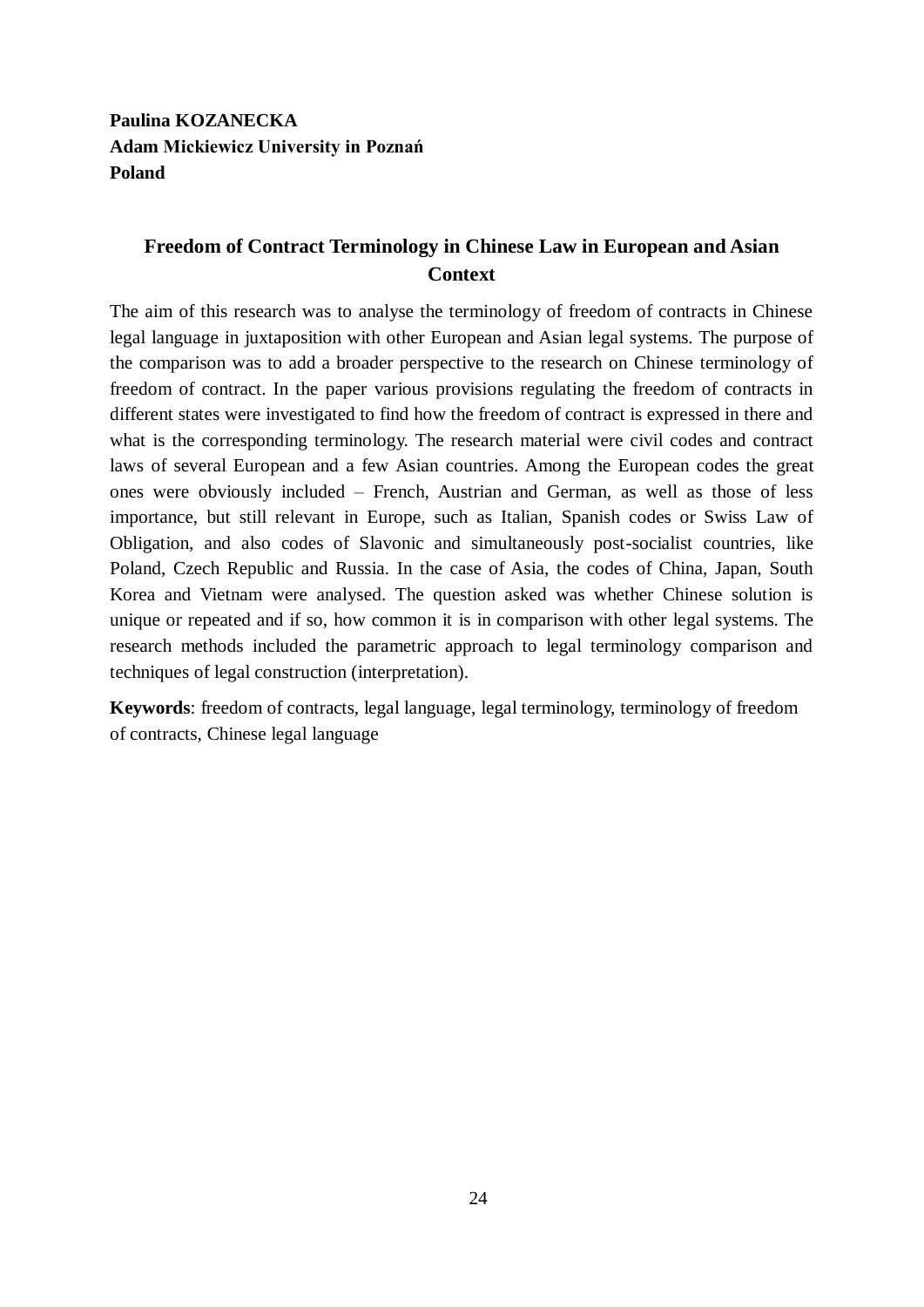# **Joanna KOZŁOWSKA University of Lodz Poland**

# **Terminological Inconsistency in Translation. The Case of** *domination* **and**  *dependence relations* **in Polish Holding Law**

Law is expected to keep pace with changes in all spheres of life, and especially in economy. Surprisingly, despite extensive terminological and linguistic research (e.g. Biel 2006), there are still terminological gaps in the Polish Company Law. One such gap which I intend to address in this paper concerns the dominant and dependent relations, especially with reference to a bill concerning the amendment of The Polish Commercial Companies Code and the Act on the National Court Register (version as of 22.03.2010).

Curiously enough, there is even a noticeable inconsistency among the Polish lawyers and legal scholars (cf. e.g. Szumański A. 2010, Kwaśnicki R.L. 2011, Wąż P. 2007). One comes across a plethora of different, sometimes conflicting terms in the growing number of papers written by legal professional and academic community on the subject of domination and dependence relations. This phenomenon may be partially explained by the impact of the English and German terminology (*holding, concern*). In addition, these relations seem to involve both legal and economic issues, which is another reason for the ensuing terminological inconsistency. It is noteworthy to mention that there has been an attempt to regulate that matter, intending to introduce a legal term of '*corporate group of companies'* ('grupa spółek') however it did not come into force.

While discussing the problem of dominance and dependence among companies, a special attention should be paid to the subjects of such relations, especially when approaching the problem from a translator's perspective. There is a strong need to make a distinction between such companies like: *dominant*, *affiliated* and *subsidiary* companies, especially for translating purposes.

The purpose of this study is to propose term candidates in the Polish terminology of holding law (corporate group law), reconciling both the lawyer's and translator's perspectives. The aim of my analysis is to propose such key terminology which arguably will represent a consistent pattern of translation in the interdisciplinary legal- linguistic contexts.

**Keywords:** terminological equivalence, company law, holding law, domination and dependence relations, legal translation.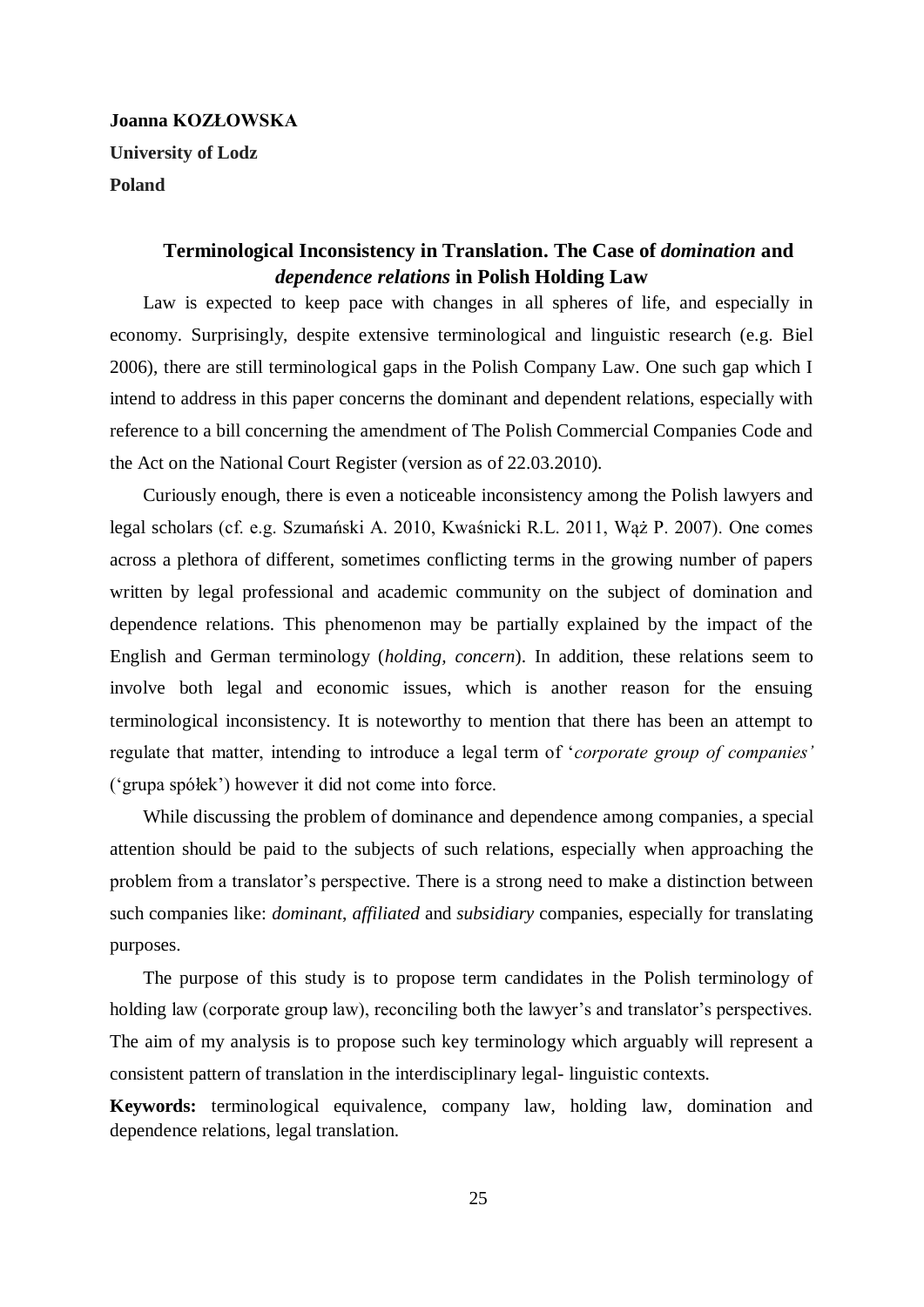# **Przemysław KUSIK University of Silesia in Katowice Poland**

# **Louisiana and Quebec Terminology in Polish-English Legal Translation - Opportunities and Threats**

Although in the majority of English-speaking territories the dominant legal tradition is common law, there are several jurisdictions where the native language is English and the original legal system is based on continental civil law. This raises the question of whether the legal language of these areas could be useful for Polish-English legal translation.

As the only American state, Louisiana has a civil code stemming from the 19th century European codification movement. Enacted in French and translated into English, the code represents a particularly interesting linguistic experience. Poor quality of the translation was the reason why courts frequently resorted to the French version over years. A similar jurisdiction is the Canadian province of Quebec. In general, Canada is important for legal translation due to its constitutional principle that legislation should be published both in French and English, the two versions being equally authentic. Additionally, Quebec's current civil law derives from the code of 1866, which followed Code Napoleon. As in Louisiana, its text was initially translated from French and, similarly, the translation was highly literal, with borrowings, calques and false cognates.

Naturally, the civil codes of Louisiana and Quebec seem to be potentially useful in terms of the translation of Polish civil law into English. Not denying that, there appear a few reservations. At first, the codes are based on mediocre translations from French. Secondly, legal concepts seemingly similar to the European ones may have been influenced by the common law. Thirdly, the popularity of legal language used in these civil law enclaves is limited. Hence, the translator's decisions on the use of English civil law terms have to be preceded by a thorough analysis based on relevant knowledge of their source, conceptual background, and comprehensibility.

**Keywords:** legal translation, civil law terminology, Polish-English terminological problems, Louisiana law, Quebec law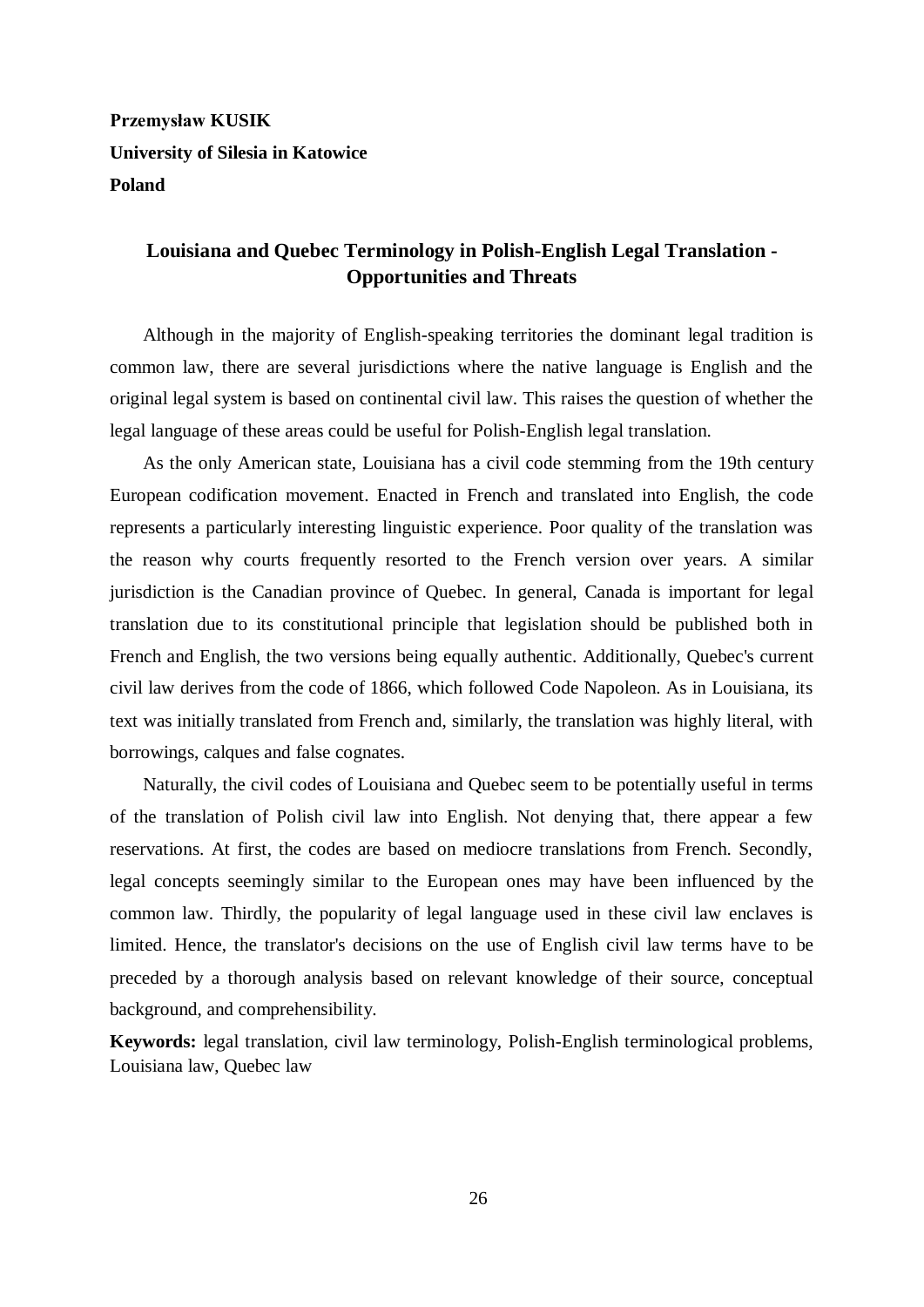# **Justine KUZNIECOVA Ventspils University College/Liepaja University Latvia**

### **The Influence of English on Modern Latvian Fraud and Money Laundering Terminology**

As a result of centuries of foreign linguistic domination, one can trace numerous lexical and morphological influences – loanwords, calques, and borrowed idioms which have been assimilated into the Latvian language. In the past decades the Latvian language has been mainly influenced by the English language, which has become the main donor language for many terms related to the latest development in various industries and social domains. The legal area, especially considering its interdisciplinarity, is not an exception with an increasing amount of terms derived directly from or patterned on the English language.

Latvian legal terminology as an area of linguistic research has drawn constant attention of Latvian scholars since the regaining of independence in 1991. However, the aspects of contemporary development in this field of terminology, involving a continuous increase of English influence, is a topic that requires further research, preferably by ensuring cooperation between experts and linguists. As we experience more and more sophisticated and complex methods of fraud and money laundering, which bear unusual English designations, we acknowledge the need to analyse these terms in the source language considering both linguistic and extralinguistic aspects in order to provide an appropriate equivalent in the target language.

The aim of the paper is to define the types of fraud and money laundering the terminology of which is most affected by the influence of English both in legal discourse and in everyday language and to define the main principles of formation of modern Latvian legal terminology. Furthermore, the paper examines different aspects of lexical borrowing from English into Latvian and discusses social attitudes of Latvian-speaking population to the infiltration of terms from English into Latvian.

**Keywords**: Fraud, money laundering, legal terminology, lexical borrowing.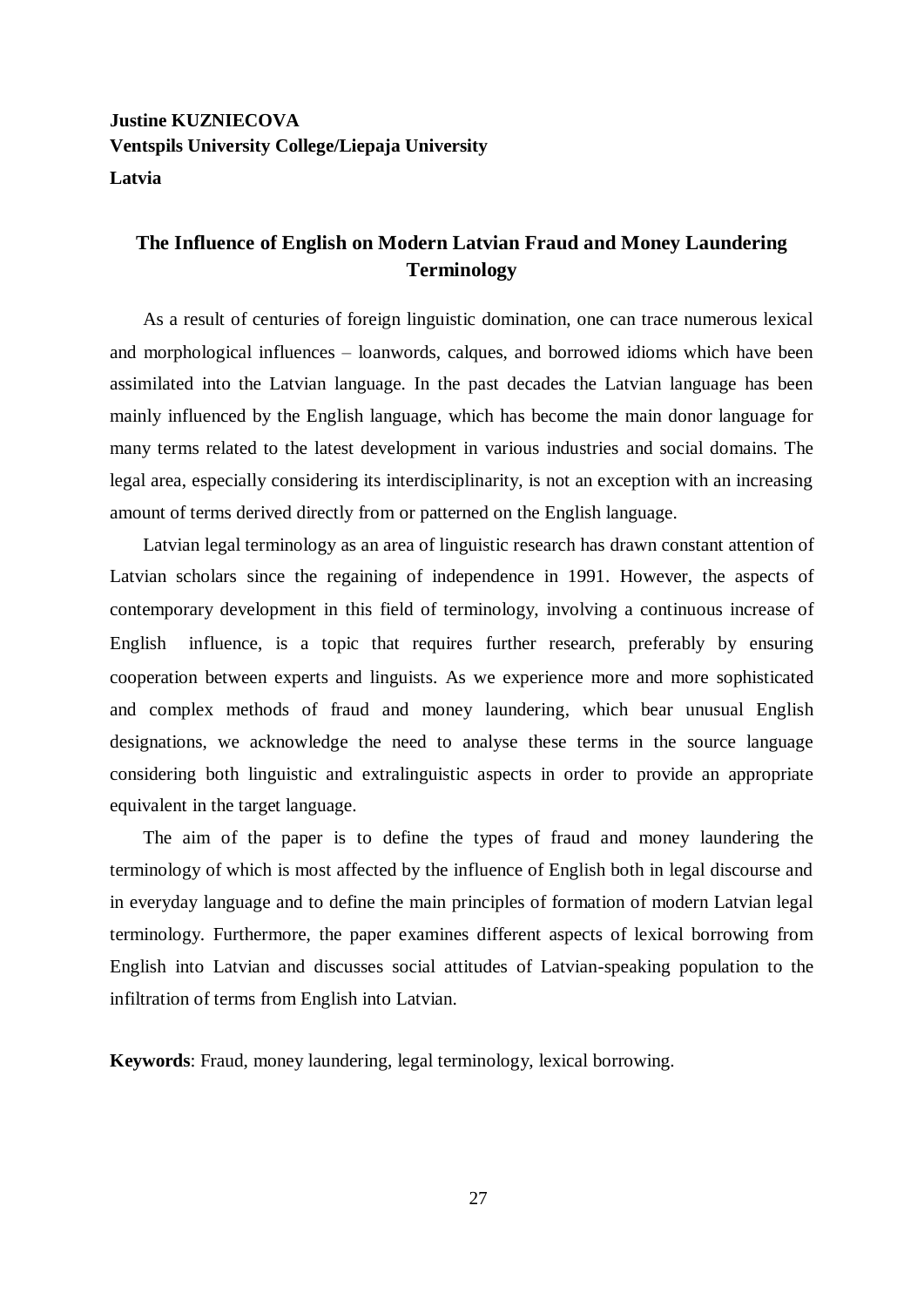# **Petra Lea LÁNCOS the Péter Pázmány Catholic University Hungary**

#### **The Challenges Posed by Multilingual EU Law**

Standardization and the 'maintenance' of the national official language (including grammar, orthography and vocabulary) is traditionally considered to be a state task, due to the indispensable role of language in forming national identity and communicating political messages to citizens. However, with the incremental development of multilingual European integration, we are witnessing an involuntary 'outsourcing' of traditional national language policy tasks to EU translation and interpreting services.

Union law is carried by 24 languages at present, implying that Union law has no single language with which it may be identified and no 'original versions' of legal texts. As a result, the abstract meaning of Union law is a product of the aggregate meaning conveyed by the 'letter of the law' in the 24 official languages, emphasizing the autonomy of supranational law.

Multilingual Union law poses several challenges in terms of translation and legal interpretation: the same term in a given official language may well carry a different meaning under EU law and national law, while translation between official languages poses the difficulty of seeking for functional equivalents in the target language. Legal interpretation and the sound application of European law may be jeopardized in cases of incorrect translation of legal documents.

The proposed paper will focus on the difficulties inherent in multilingual European law as well as the institutional attempts to overcome translation problems and divergent legal interpretation through standardization and the creation of special terminology databases.

**Keywords:** corpus, database, Curiaterm, Court of Justice of the European Union, Lithos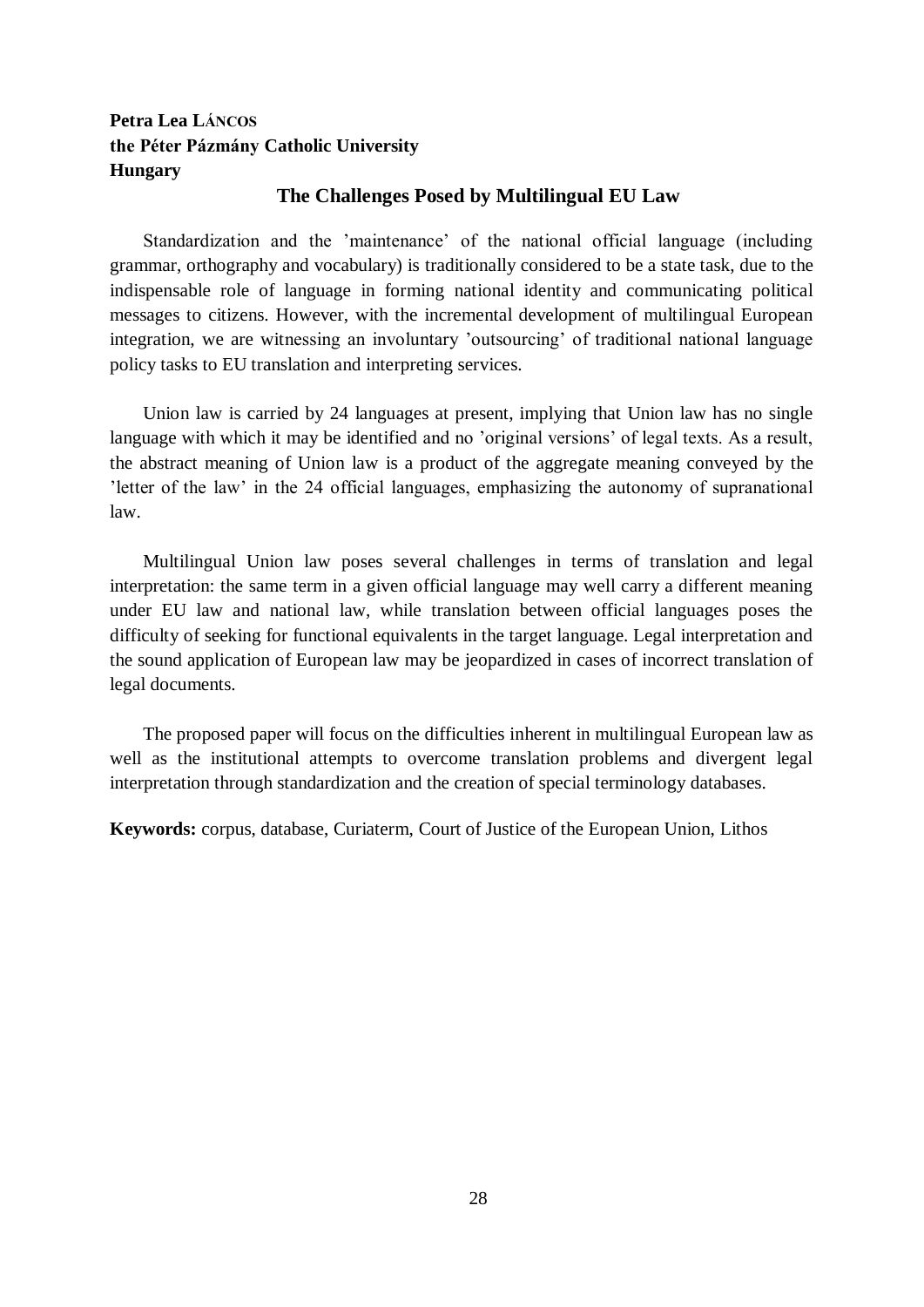# **Aleksandra ŁUCZAK, Kozminski University Poland**

# **Increasing Law Students Employability Skills in the English for Legal Purposes (ELP) Classroom**

The author of this paper has decided to track early careers of her prior students with the help of a business oriented social networking service LinkedIn. A group of 18 students was contacted and asked to participate in an email interview providing descriptive answers to the questions concerning the particular tasks they had to perform in English during the job interviews they attended and the use of English later on the job.

The analysis presented in this paper draws on these interviews, and the aim of the research is to provide practical advice on what life skills, i.e. skills that are necessary for active and successful participation in life, in this case in professional life, should be developed in the legal English classroom in order to prepare the students for the challenges of the authentic, professional world. These may comprise among others: translation, mediation (of meaning), register transfer, public/court speaking, client interviewing, and drafting.

The author addresses the question of what employers expect from law graduates, which language skills are tested during job interviews and what specific tasks are assigned to access the linguistic ability of the job candidates. The answers obtained have been analysed in order to create a set of guidelines for the legal English teachers helping them to model the language courses they run so that they satisfy these most important target needs of their students. The objective of the paper is to increase the knowledge of legal English and business English teachers with respect to contemporary challenges of the job market.

**Keywords**: ESP, LSP, ELP, English for Legal Purposes, Legal English, course design, needs analysis, target situation analysis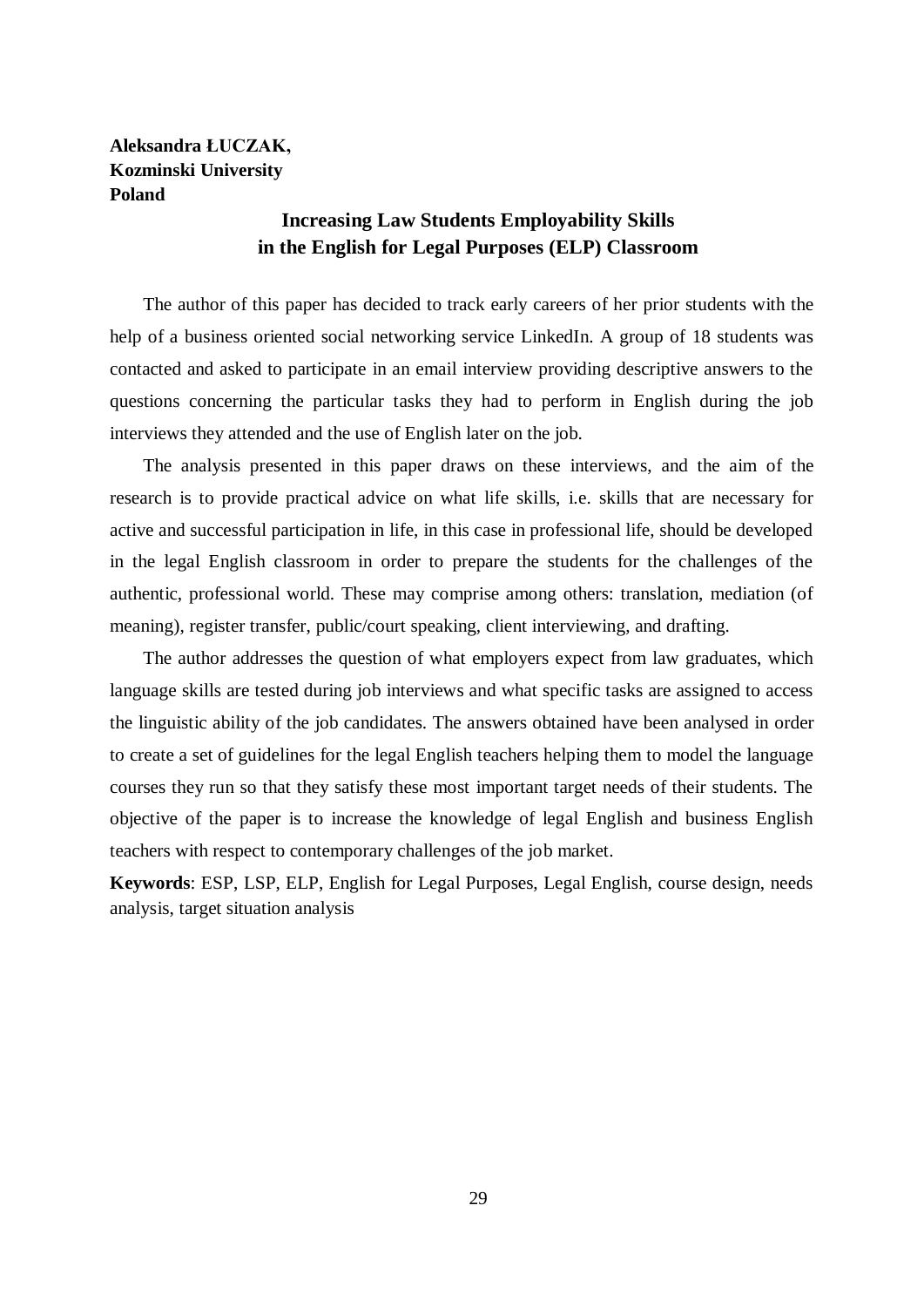# **Aleksandra MATULEWSKA Adam Mickiewicz University in Poznań Poland**

#### **Is Legal Language Really Legal?**

The author discusses interdisciplinary nature of legal texts as far as terminology is concerned. The research methods applied are the parametric approach to comparison of legal terminology with the special emphasis placed on the dimension of lect and corpus linguistics methodology (that is to say the AntConc software used for excerption of terminology and finding collocations). The research material includes legislation of the Republic of Poland, United Kingdom and United States of America. The aim of the paper is to highlight the fact that legal texts are usually formulated in at least two languages for special purposes (LSPs). Moreover, legal texts such as legislation are formulated with the infringement of the principle of terminological cohesion which should be consistently applied especially in statutory instruments. Consequently, apart from LSP terms their synonyms (used in a vernacular language) are used, which may result in various communication distortions.

The research financed from the research grant no. DEC-2012/07/E/HS2/00678, titled: *Parametrization of legilinguistic translatology in the scope of civil law and civil procedure* awarded by the National Science Centre of the Republic of Poland (Sonata Bis program).

**Keywords:** legal language, legal translation, relation of synonymy, lect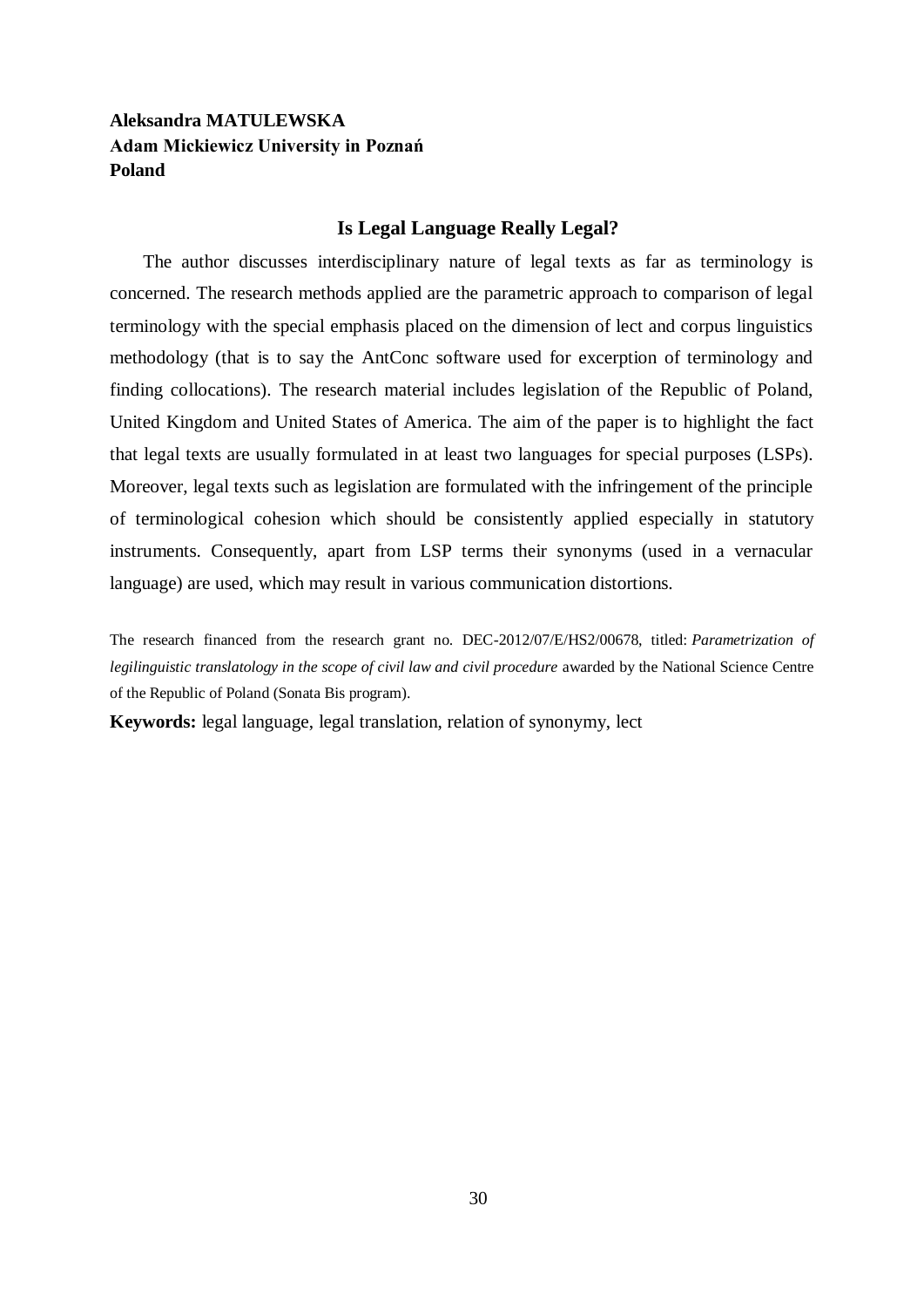**Paulina NOWAK-KORCZ, Adam Mickiewicz University in Poznań Poland**

# **Comparative Analysis of Conditional Clauses in Polish and French Legislation**

The aim of the presentation is to examine the grammatical structures used for formulating conditional clauses in the Polish and French legislation. The research methods include the analysis of comparable texts (i.e. texts which deal with the same subject matters, have the same communicative function but are also formulated in accordance with rules and norms of creating texts of a given genre in a given ethnic language) and corpus linguistics methodology (the AntConc software is used for the purpose of extraction of most typical words and structures used for expressing conditional clauses). The extracted conditional structures and sentence schemata in the Polish and French language of legislation are juxtaposed in order to establish pairs of dynamic translational equivalents in those two languages. Additionally, the author will carry out the quantitative analysis to determine which conditional structures and sentence schemata in the analysed corpora are most frequent.

**Keywords:** conditional clauses, conditional structures, legal translation, language of legislation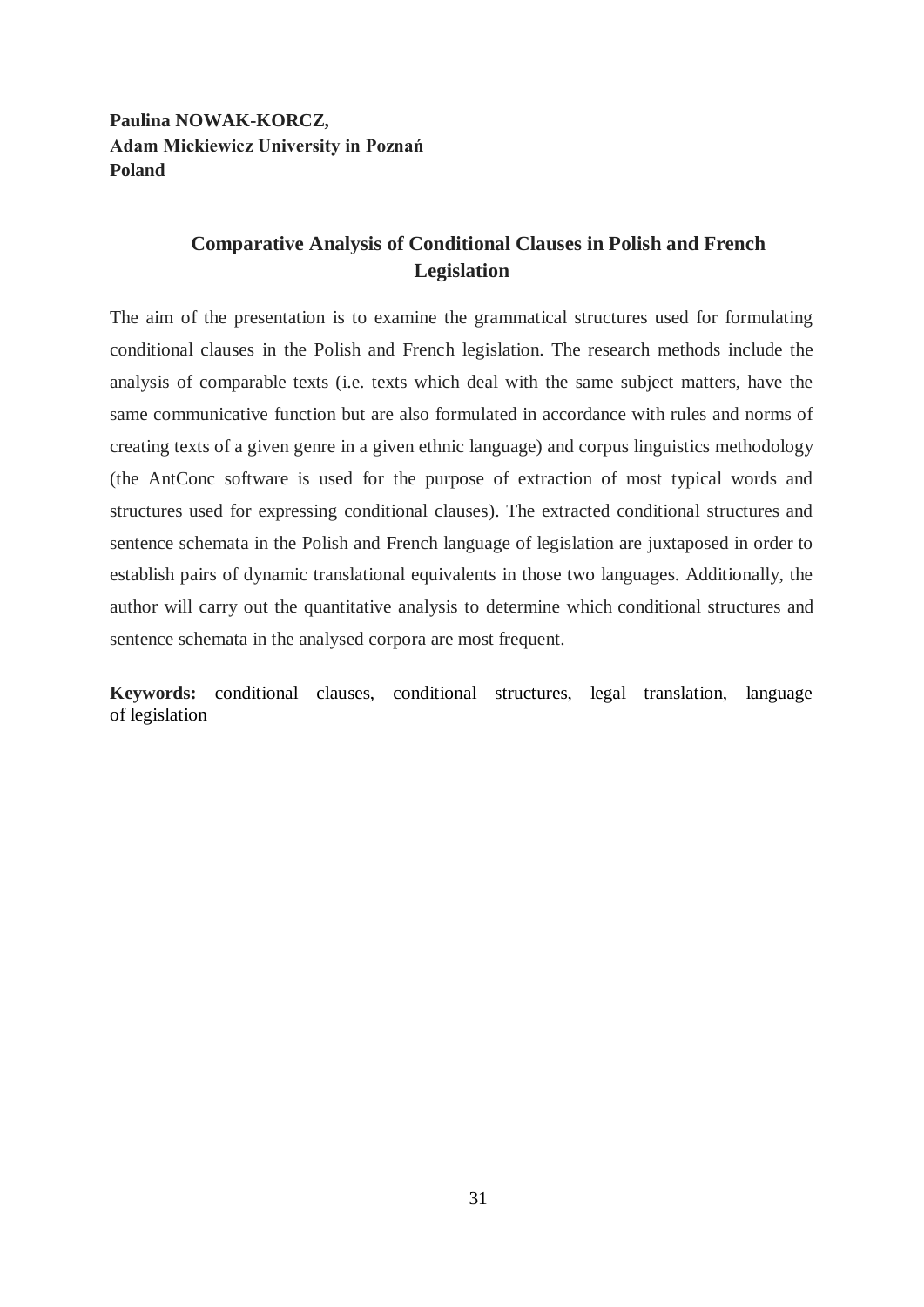### **Beata PIECYCHNA, University of Białystok Poland**

# **Sworn Translators' Attitude toward the Job They Perform – Results Obtained from Job Satisfaction Survey**

Recently, there has been an increase in number of publications within the field of the sociology of translation, although it has to be underlined that the sub-discipline still remains relatively under-researched. Those aspects of the functioning of translation, which are mainly undertaken within the research area, relate to themes such as the place of translators in the social structure, translation as a sociological phenomenon, or translation as an activity regulated by social actions. It has to be stressed, however, that despite a considerable interest in the social reality in which translators work, too little attention is paid to both sworn translation in general and to job satisfaction among sworn translators in particular. This paper attempts to fill the gap and to discuss the problem of job satisfaction among contemporary sworn translators as seen from their own perspective.

The main aim of the paper is to present the results of the job satisfaction survey conducted on a group of Polish sworn translators (translating from English into Polish and from Polish into English). The first part of the paper will be dedicated to the current situation of sworn translators in Poland. Then, the author of the paper will move on to the presentation of the research procedure: methodology, the limitations of the study, the results, and the discussion of the findings as juxtaposed against the backdrop of current tendencies in the sociology of translation.

**Keywords**: job satisfaction, Polish sworn translators, sociology of translation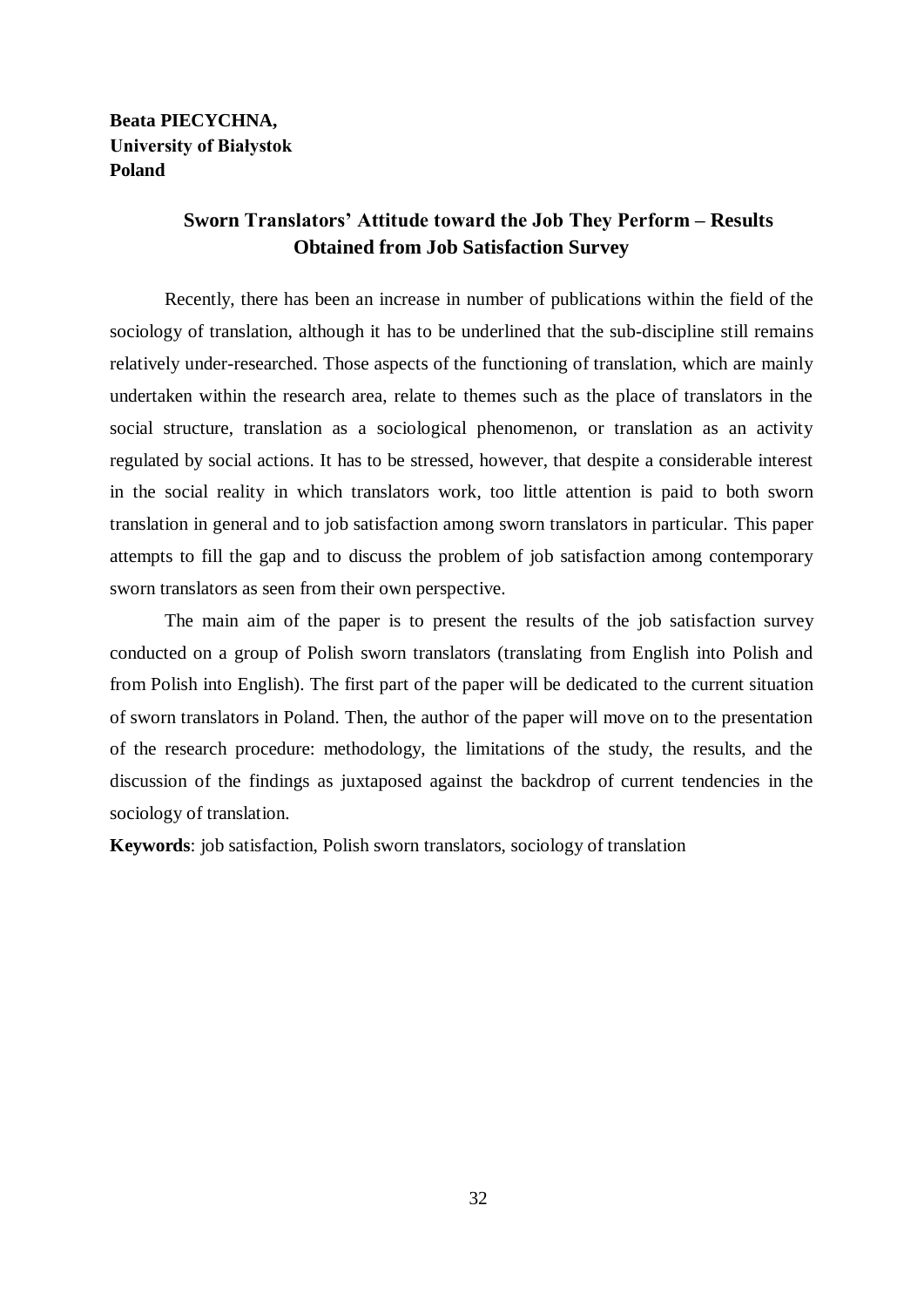# **Neda RADOSAVLEVIKJ South East European University Macedonia**

# **Using Video Presentations in ESP Classes (Study Conducted at the Language Centre-Skopje, SEEU)**

This is a practical session where as an ESL teacher I implement video presentations in my ESP (Law, Communications and Public Administration) classes. According to the Comprehension-based Approach videos were considered the most appropriate visual aid when the teachers were not native. This method was also based on the idea the L2 learning was similar to L1 acquisition, so students received a lot of audiovisual input in the first stages of the learning. Linguistic meaning is based on usage and experience, so students should use the language for real purposes as many times as possible. The study was conducted with 17 students' studying ESP course (Law, Communications and Public Administration) and the objectives for this study are to enhance their speaking skills for professional communication as well as improve their expression.

This is an interesting way to help students develop critical thinking skills and use them for class debates, discussions in and outside the classroom by using the software management system Google classroom. Video presentations help raise students awareness of different social, political and economic situations happening in the world today.

**Keywords**: ESP, video, motivation, comprehension-based approach, technology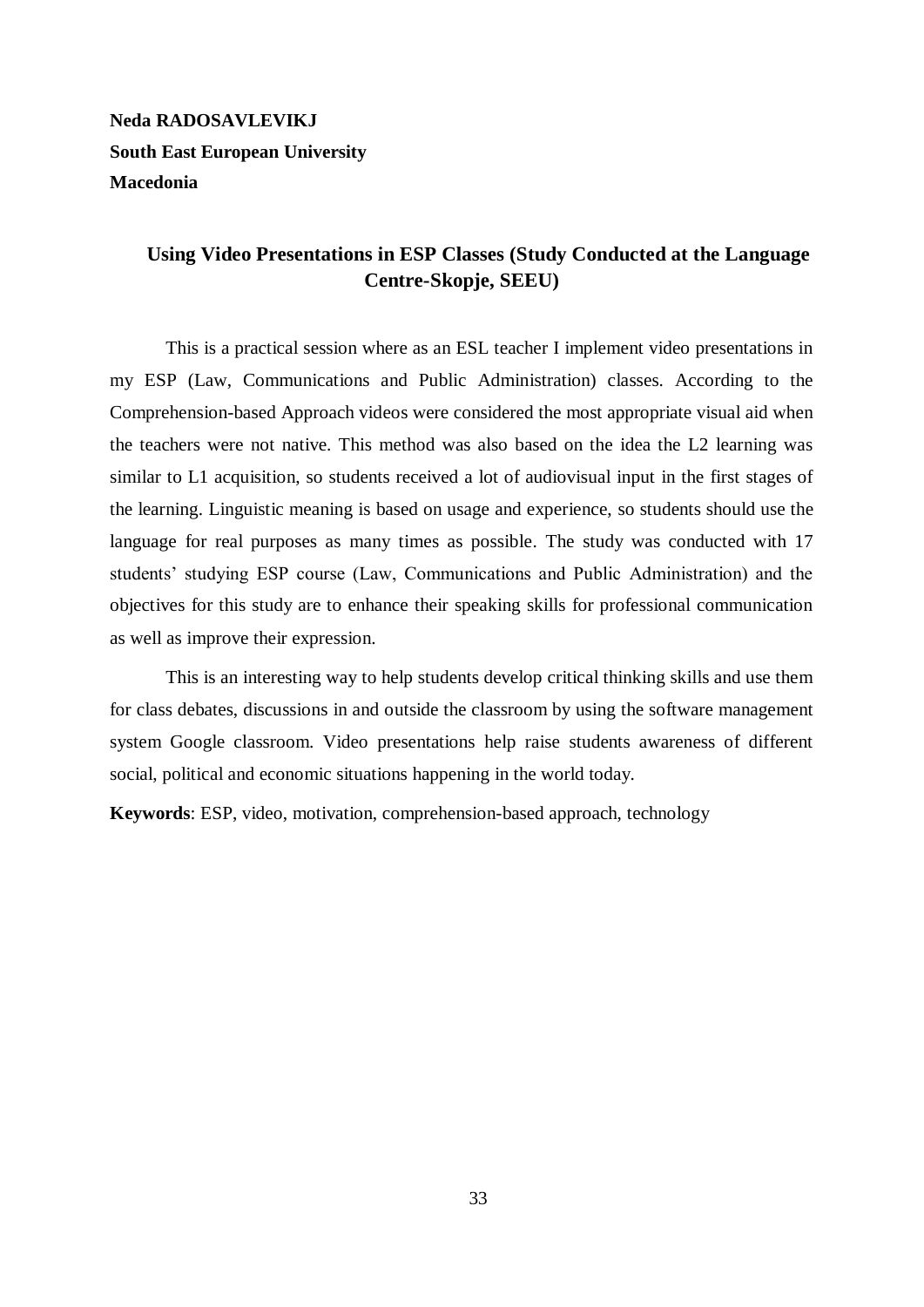# **Stephen RIFKIN ORT Braude College of Engineering, Karmiel, Israel**

#### **Legal Necessity – Reform and Confusion**

A survey of the recommended use of shall, will and must, *et a*l, to express obligation in legal documents. In the past two decades, many countries, including the United States and Australia, have enacted "Plain language" laws to improve the transparency of legal documents. One of the key issues has been the use of *will*, *shall* and *must* to express legal obligations. This paper will discuss both official and academic references, including official guides of Australia and the United States, as well as various accepted manuals of legal style, all dated after 2000. A review of this material shows that while the attempt to simplify and clarify use of these terms may be admirable and clear, in practice, writers of legal documents now suffer from a high level of ambiguity in regards to the correct term to use. The valid intention to simplify may have achieved the opposite in this case.

**Keywords:** *must, shall*, reform, ABC, Kenneth Adams, Best Current Practice, Plain English, FAA, *may, will,* should, Garner, legal writing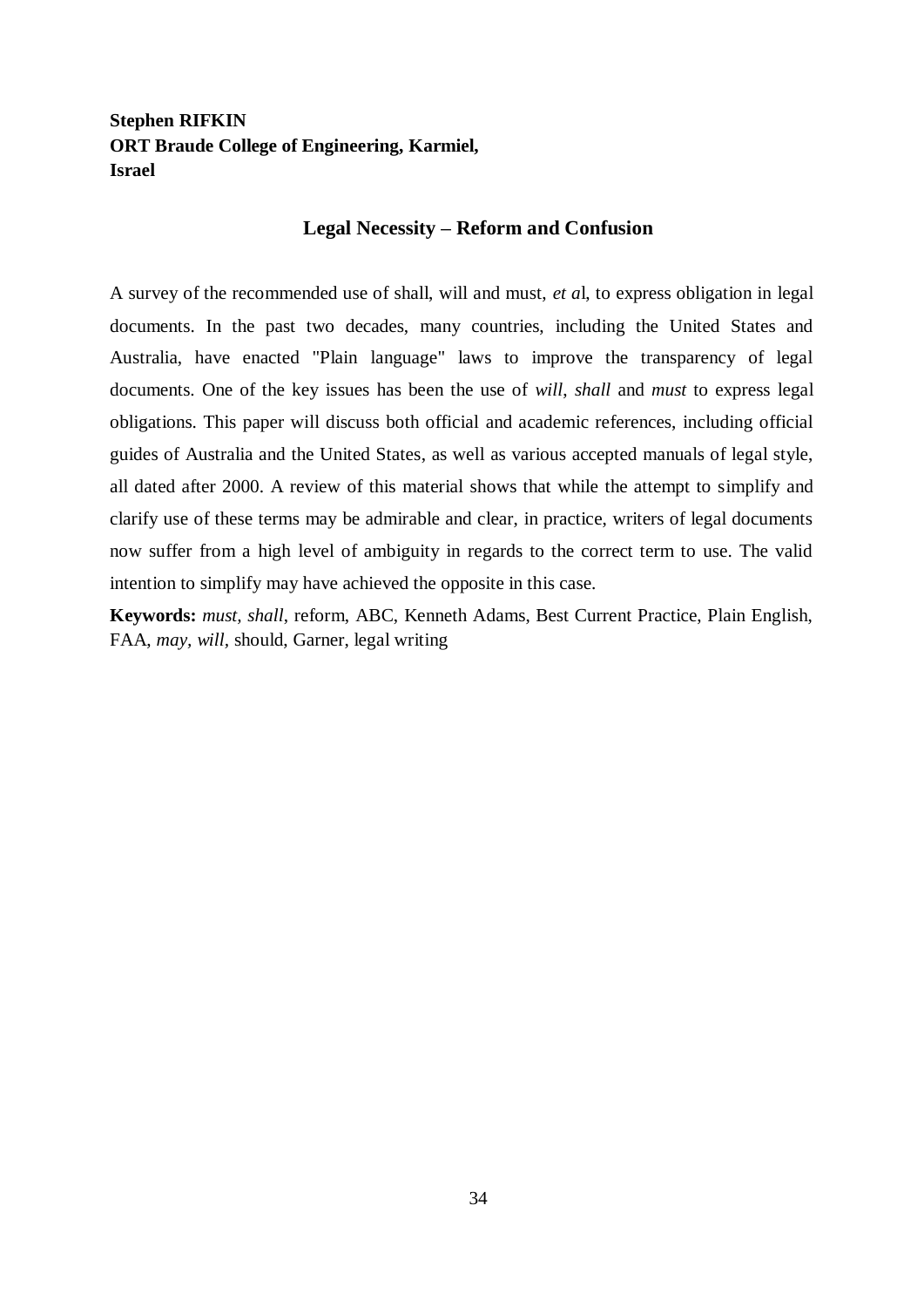### **Juliette SCOTT School of Advanced Study, University of London United Kingdom**

#### **A Covert-Overt Cline for Legal Translation**

There has been much debate historically on the subject of translators' invisibility – whether translated texts should read as originals, or whether it should be clear to readers that the text is 'foreign'. Such discussions relate primarily to the literary or biblical fields. There has been far less focus, however, on to what extent translators are or should be visible in the field of legal translation.

This paper will weigh up the translator's agency in judicial, legislative and corporate legal texts, asking to what extent it is realistic for them to be 'invisible', and if not, how their intervention might be commissioned most effectively by lawyers, particularly where translation takes place outside institutions.

It will propose a "covert-overt cline" whereby different legal genres and different textual purposes can be mapped to levels of transparency, forming part of a comprehensive translation brief in order to achieve appropriate (in)visibility for a given context.

**Keywords**: legal translation; covert-overt cline; (in)visibility; legal translators' agency; commissioning; legal genres; legal translation briefs.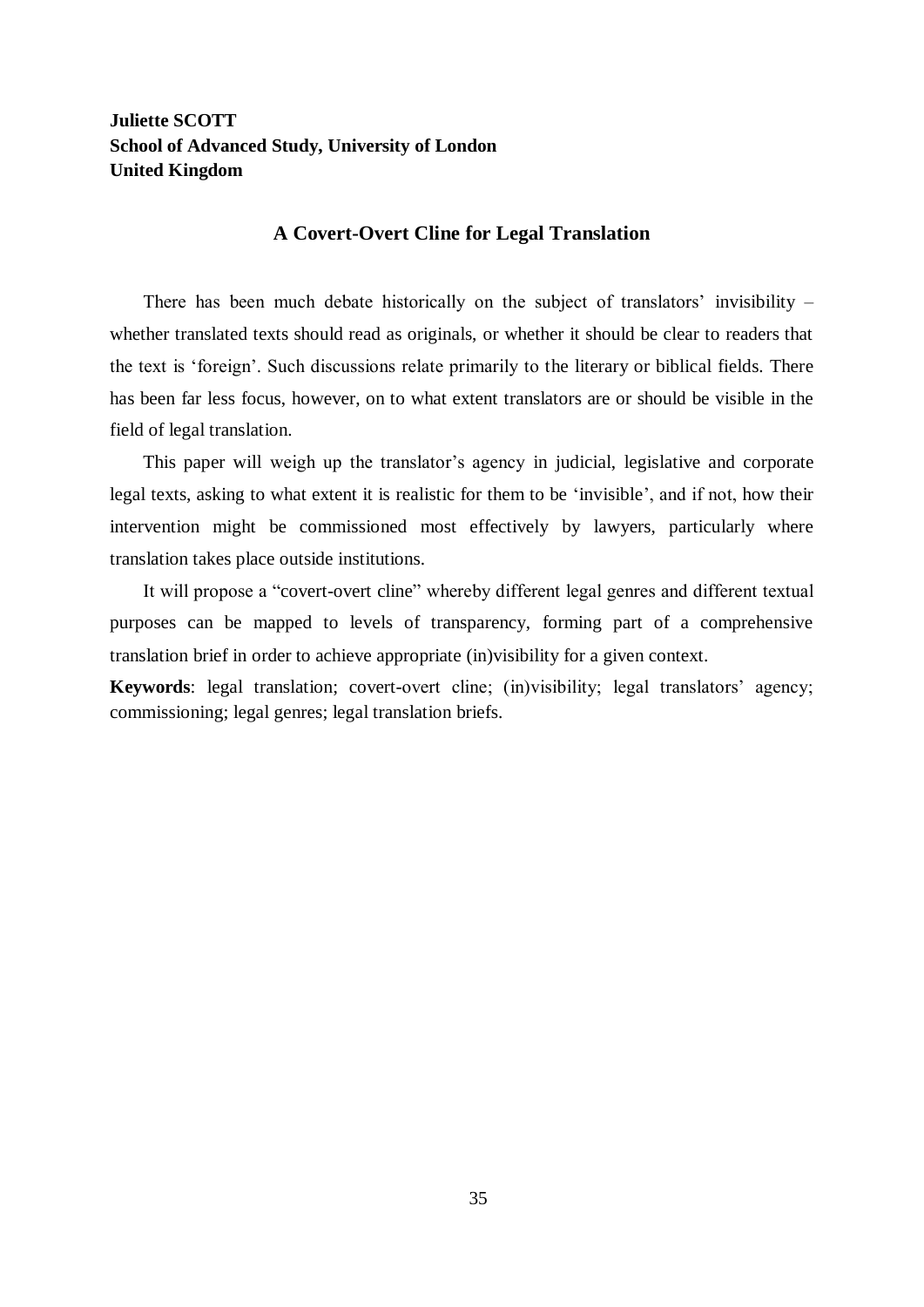# **Joseph SHATTAH Attorney at law Israel**

# **Language and Law: Wording in Law, in Business Administration and according to Social Sciences**

In recent decades, the western world has seen a rise in a legalistic approach to things. Contracts and judgments have become longer. A movement arose in favour of using plain English. Clear legal wording is a legal requirement in the U. S.; "Plain Writing Act" (2010) requires the government to word all documents and forms in "a clear, concise and organized manner"

The adoption of a legal approach and legal language has incurred increased costs due to a burgeoning of litigation, time wasting and the workload of the courts. From the consumer point of view, an ordinary citizen is now required to sign legal documents and lengthy contracts which are unclear, without having understood them or without having read them. In internet sites, citizens are required to agree to cumbersome and lengthy sets of rules. Instructive example of the importance of wording: In 2008, a global financial crisis "the subprime crisis" erupted. There were many economic and financial reasons. May there should be added another important reason. The wordings were so complex or long, that borrowers did not understand what they were signing, what the costs were and what obligations they were assuming. What was unusual was that the decision makers in the financial institutions themselves did not in fact understand what they were deciding about, assumed that that was the professional language of the jurists.

My supposition is that such complexity led to long-winded and cumbersome legal wording, so that the lingual aspect also made its contribution to the great financial crisis. The analysis of the subprime from the language point of view is an interesting, separate and special subject for research. No doubt, clear wording is indicative of clear thinking.

While the need for simple and clear wording is acceptable, it is different with regard to conciseness and brevity. I tried to examine language according to three disciplines. In law, the more reference is made to any event which may occur or to any possible contention, even if it is marginal – so is the contract more complete and professional. In business administration, attention is paid mainly to costs, to the probability that the event will occur, and to its expected value. In social sciences, what is important is the understanding between the parties, the feeling of fairness, so that even if a point was not mentioned, the parties would proceed logically and fairly. Each approach has its advantages and disadvantages.

Today, certain processes have made matters worse such as: the technological ease of copying, of incorporating sentences and excerpts from judgments. There are lawyers that still use the stereotype legal language and lengthy sentences and clauses.

**Keywords:** legal approach, legal language, wordings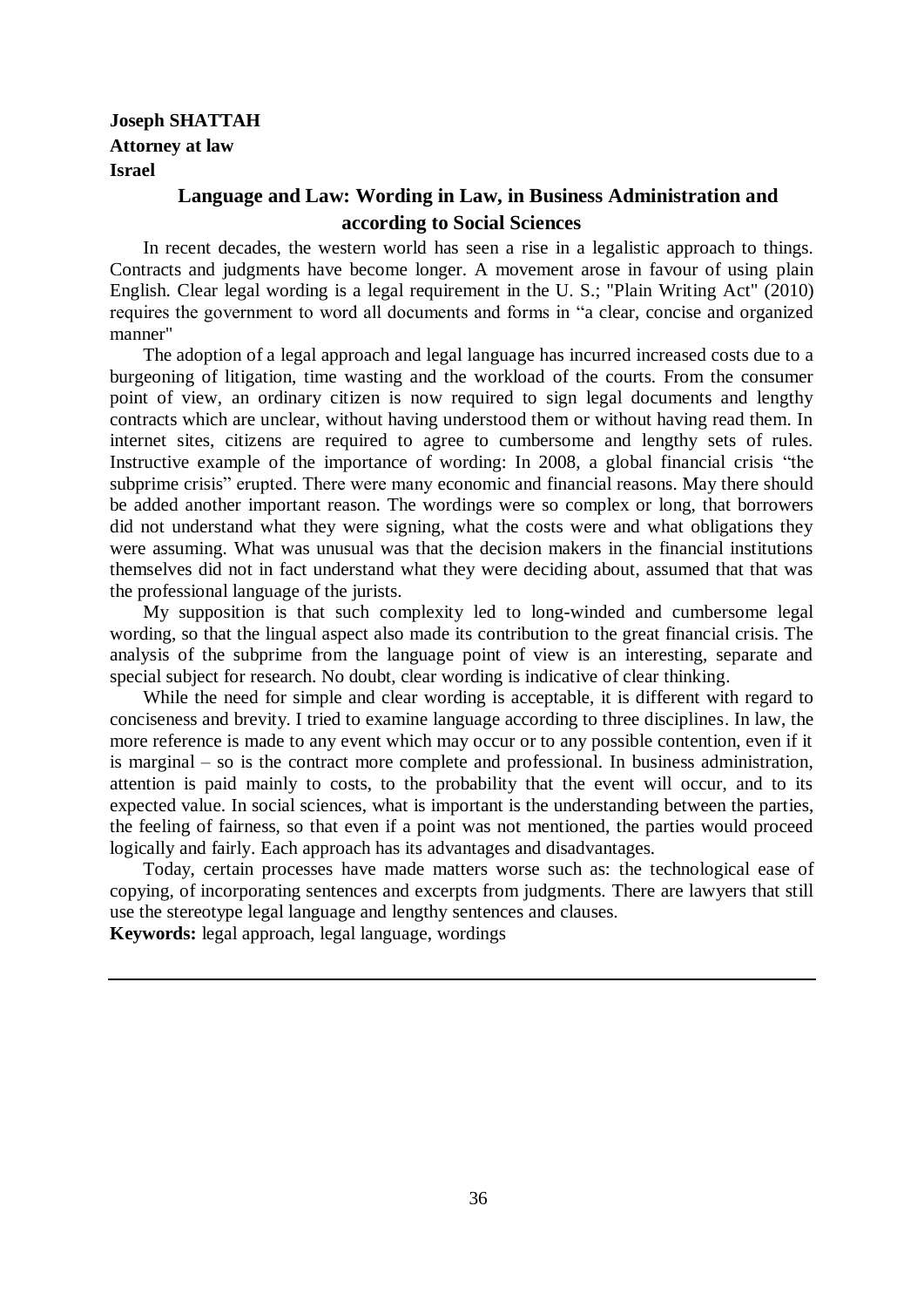# **Halina SIEROCKA University of Białystok Poland**

# **Using Blended Learning in ELP (English for Legal Purposes) Classroom: A Look at Students' Perspective**

In recent years technology-mediated aids, apart from traditional printed materials, have become an important element of every ELP instruction, promising better ways of doing things. Even though most teachers are aware that technology has an enormous impact on young people still many of them doubt that it improves the quality of teaching and contributes to better teaching results.

The presentation endeavours to provide some insights into the challenges of using modern technology, particularly blended learning, in the ELP classroom and to discuss the question which ELP teachers are frequently confronted with these days of how to find a balance between the efficiency of ELP instruction and the inevitability of the fact that, since modern technology is present in every aspect of our students' daily lives, it cannot be ignored by us, their teachers, either.

In this vein, an in-depth analysis of blended learning usage in ELP classroom is given, encompassing the presentation of IT tools available and methods of their implementation, together with the outcomes of a research study conducted among law students. The research aimed to investigate how the law students perceive the efficiency of these tools in the process of ELP learning and to examine whether and to what extent blended learning exploited in the classroom contributes to delivering better teaching results. The example from the Białystok Legal English Centre, Faculty of Law, University of Białystok, Poland, provides specific case background for the aforementioned analysis. The findings of a small-scale study of student opinions drawn from the questionnaire which focused on the effectiveness of the blended learning instruction indicate that a vast majority of the students find traditional methods of instruction more effective, which might give a completely new light on the usage of technology in ELP classroom.

**Keywords:** blended learning, ELP instruction, law students, modern technology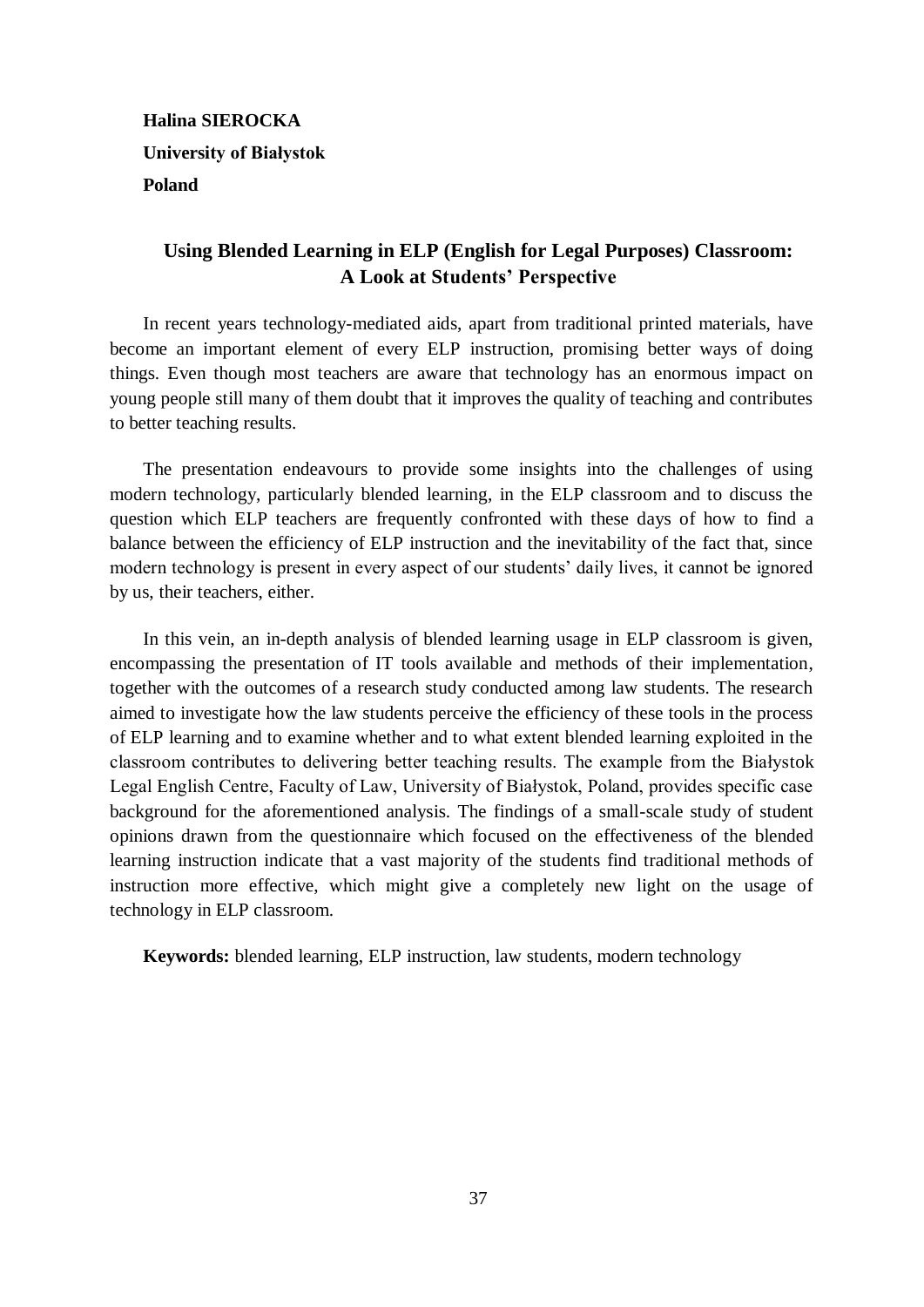# **László SZABÓ certified translator in English and Hungarian EULETA**

#### **A Systematic Approach to Teaching Legal English**

People wishing to learn English for Law generally have a very good command of the language, and should advance to expert level from this knowledge.

How to advance to expert level? On the go, in reading and/or translating texts, and/or by systematic and regular studies.

Now what is a systematic approach to teaching Legal English? It is (i) a systematic approach, a comprehensive guide, from A to Z of legal language; (ii) a systematic description of grammar of legal language; (iii) a systematic description of terms, how they are to be used; (iv) a systematic description of practice areas, with general information and a description of terms; (v) a description of terms with their near-synonyms, so that the writer could choose from them the most appropriate one, also with a description on how to use these terms.

This approach should cover the following concepts:

- an introduction to the grammar of legal texts, covering: (i) The sentence, (ii) The noun phrase, (iii) The verb phrase; (iv) Cause and reason, (v) Condition, (vi) Consequence and result, (viii) Referencing.

- followed by general concepts, covering: (i) Action and nonaction, (ii) Delegating tasks, (iii) Meaning and interpretation, (iv) Ordering and instructing, (v) Permitting and approving, (vi) Preventing and impediment, (viii) Prohibition, restriction and injunction, (ix) Sums, payment and money, (x) Time

- followed by general legal concepts, covering: (i) Agreeing and agreement, (ii) Compliance and noncompliance (iii) Confidentiality and secrecy, (iv) Effect, force and applicability, (v) Grounds, (vi) Obligations and duties, (vii) Ranking, (viii) Remedying and redress, (ix) Responsibility and liability, (x) Rights, (xi) Sanctioning and punishment.

In summary, all we need is a practical and comprehensive guide to the syntax of legal texts, to legal terminology, term usage and practice areas.

**Keywords:** systematic approach, teaching English for law, terminology collocations, sentence patterns, authentic sentences, practice area terminology, near synonyms in legal English, choice of terms, elaborate self-expression, learning terms in categories of nearsynonyms.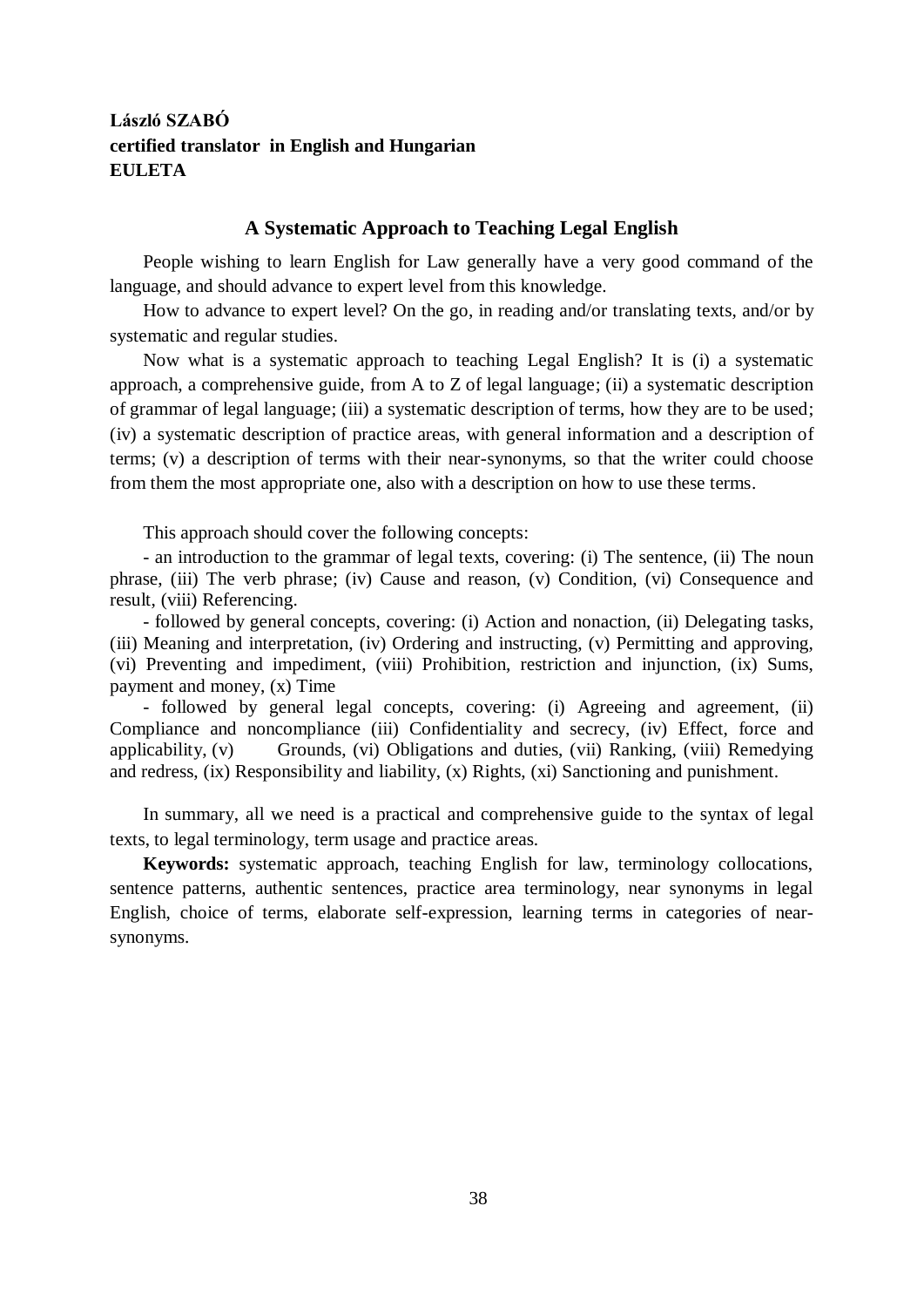**Paula TRZASKAWKA, Adam Mickiewicz University in Poznań Poland**

# **Euphemisms and Metaphors in Polish, English and Japanese Criminal Law. A Contrastive Analysis of Selected Terminology**

The aim of this paper is to discuss a selection of Polish euphemisms and metaphors referring to sexual crimes and their potential equivalents in law in both English and Japanese. In this article the author will present the analysis of chosen euphemisms and metaphors, which are present in legislation and other legal texts, especially from the Polish Criminal Code. Firstly, the definitions of selected terms will be provided, next the potential equivalents from British, American and Japanese legal systems will be excerpted in order to carry out the comparative linguistic analysis. Finally, the conclusions will be drawn whether all three languages resort to euphemisms and metaphors equally frequently when creating names for crimes referring to taboo spheres of life.

**Keywords**: euphemisms, metaphors, criminal law, Polish, English, Japanese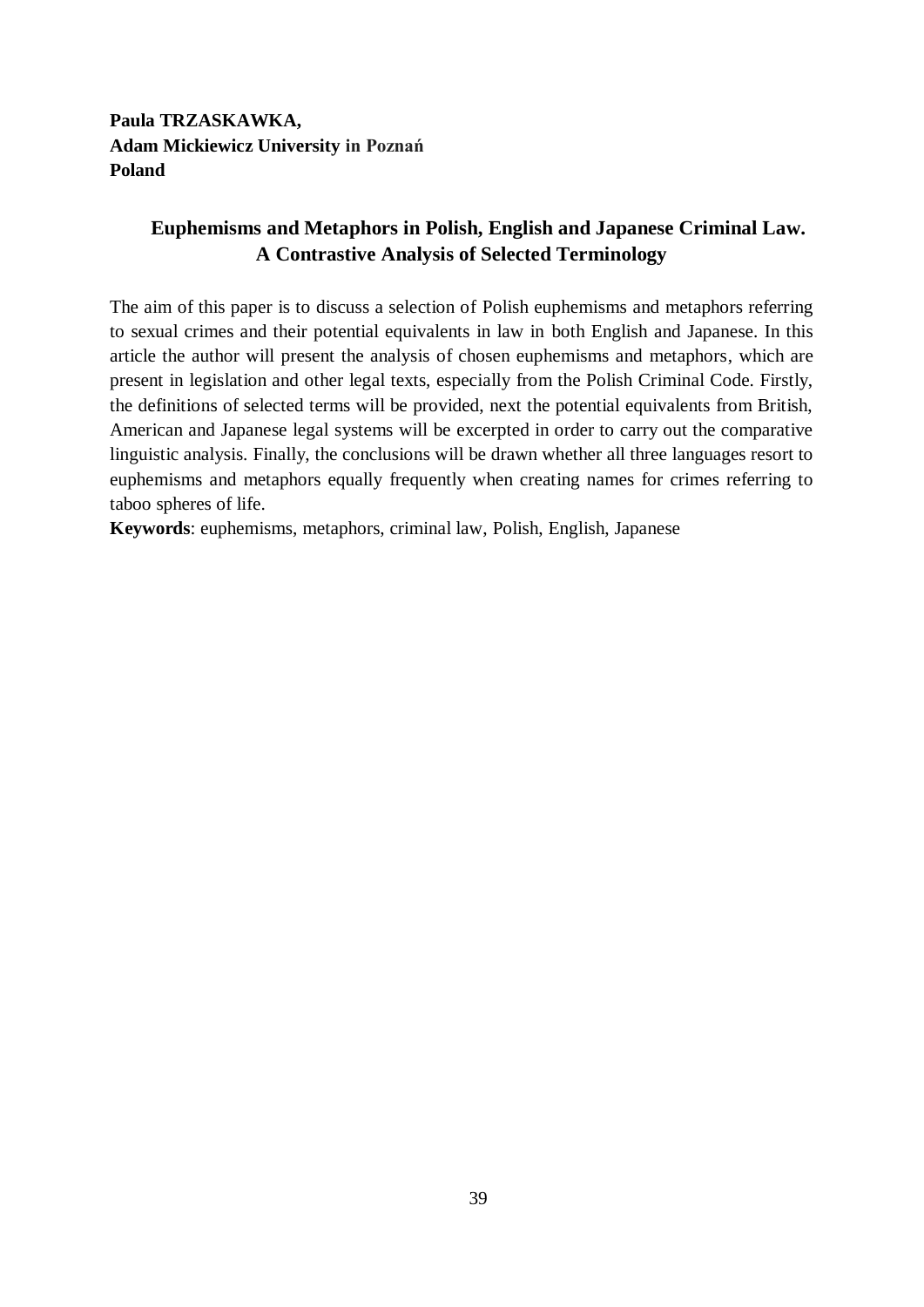# **Astrīda VUCĀNE Ventspils University College/ Liepāja University Latvia**

# **Latvian Terminology of Marriage in the 20th Century Legislative Acts**

The 20th century brought many different historical events which significantly affected the course of society development. The world political map considerably changed after the First World War, as new countries were formed, including Latvia. This resulted in a strong need for the first national legislative acts and, thus a substantial amount of effort to develop the Latvian legal terminology which dates back at the 19th century.

The purpose of this paper is to study the development of Latvian terminology of marriage in the 20th century through analysis of the relevant body of laws. The paper focuses on marriage related terms extracted from the major legislative acts governing the institution of marriage in the 20th century. These include the Code of Law on Documents of Civil Status and on Marriage, Family and Guardianship Law of the RSFSR (1919), the Marriage Law 1921, the Civil Law 1937, the Marriage and Family Code of the Latvian SSR, and the restored Civil Law of Latvia (1993).

The present paper adopts the qualitative research approach, which constitutes data collection (selection of the relevant legislative acts, term extraction) and data analysis (qualitative analysis of extracted terms).

In order to carry out a comprehensive analysis of the extracted legal terms and make it more efficient, marriage terms are divided into the following five thematic groups: 1) engagement; 2) entering into marriage; 3) nullity of marriage; 4) dissolution of marriage (divorce); and 5) consequences of dissolution or nullity of marriage.

The present paper suggests that the core of the Latvian terminology of marriage has remained stable, as entering into marriage is a solid procedure where two interested parties give notice to a public or religious institution in order to officially register their relationship. Similarly, both parties often feel the need to terminate this relationship just as officially. This stability of fundamental processes contributes to terminological continuity.

**Keywords:** civil law, divorce, history of legal language, legal terms, marriage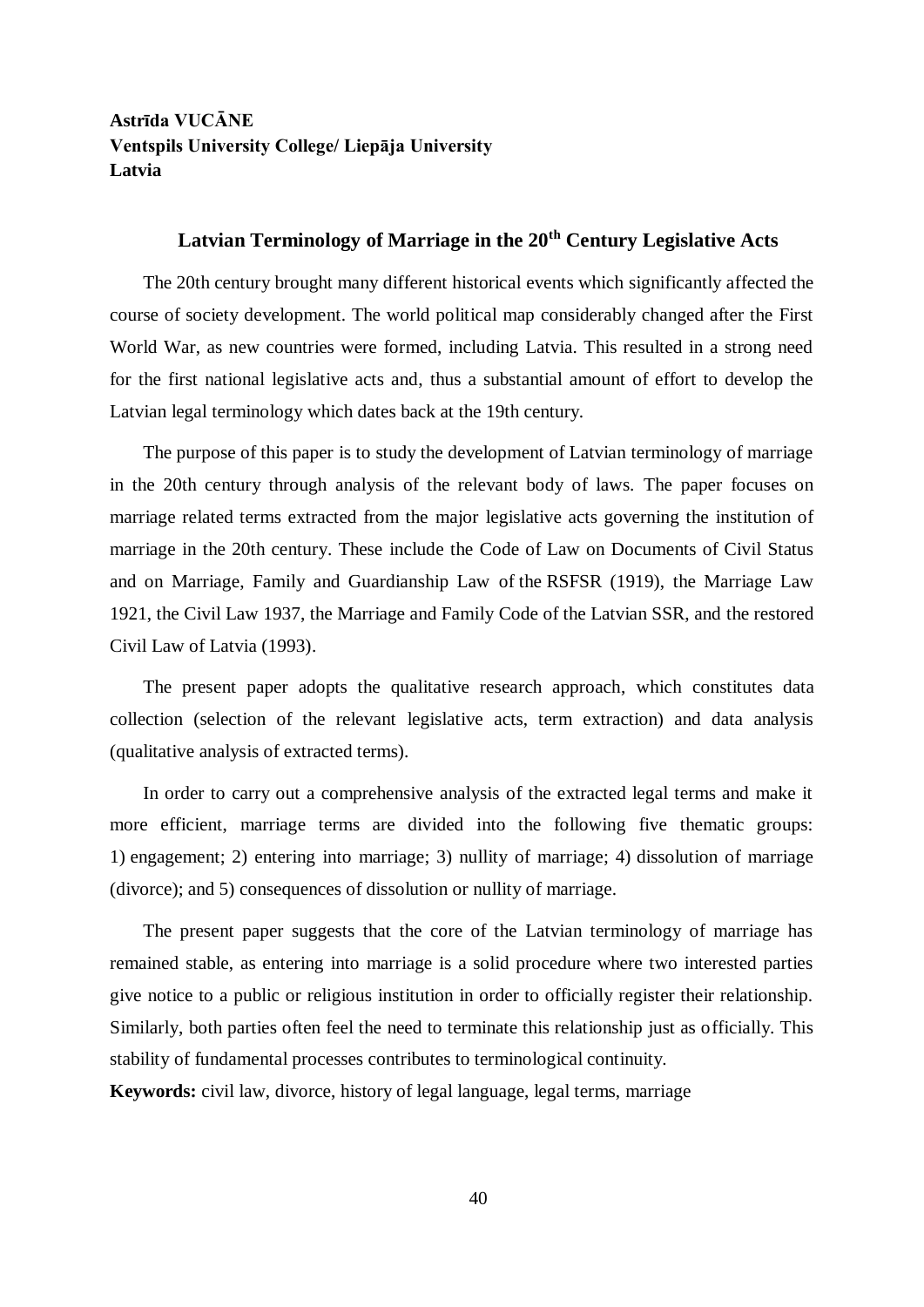### **Elena VYUSHKINA Saratov State Law Academy Russia**

#### **Mediation: Framing A CLIL Course**

Mediation in a legal sense is a way of alternative dispute resolution (ADR). Having evolved in the USA in the last half of  $20<sup>th</sup>$  century the procedure is growing in popularity and proliferation all over the world. Many countries enacted particular legislation, while others included relevant articles into Civil and/or Criminal Procedure Codes. Howbeit, lawyers are to be aware of mediation and roles they may play within the process. Therefore, law school curriculum drafters face a challenge of including a new up-to-date course in mediation into busy and congested academic programmes. Analysis of existing instructing practice showed that in Anglo-American law schools mediation teaching is a part of clinical legal education. As for European countries, there is a broad range of scenarios and no established experience. Recognition of communicative skills as key skills for mediators prompts to use a CLIL approach in structuring such a course. Listening, reframing, summarising and questioning are skills to be mastered by law-students both in a foreign language and their mother tongue. Language teachers are in charge of this part of the course while law teachers can work out text contents built on branches of law mediators deal with more often (family law, employment law, contracts, etc.). Moreover, some texts may cover mediation law in a home country and abroad. One more important factor to take into account is a career path chosen by a lawstudent: if s/he is going to become a mediator or a lawyer securing clients in mediation. Role plays and simulations are an integral part of the course. Moreover, the course developed can serve as an introduction to internship in a law clinic.

**Keywords**: CLIL, mediation, clinical legal education, soft skills